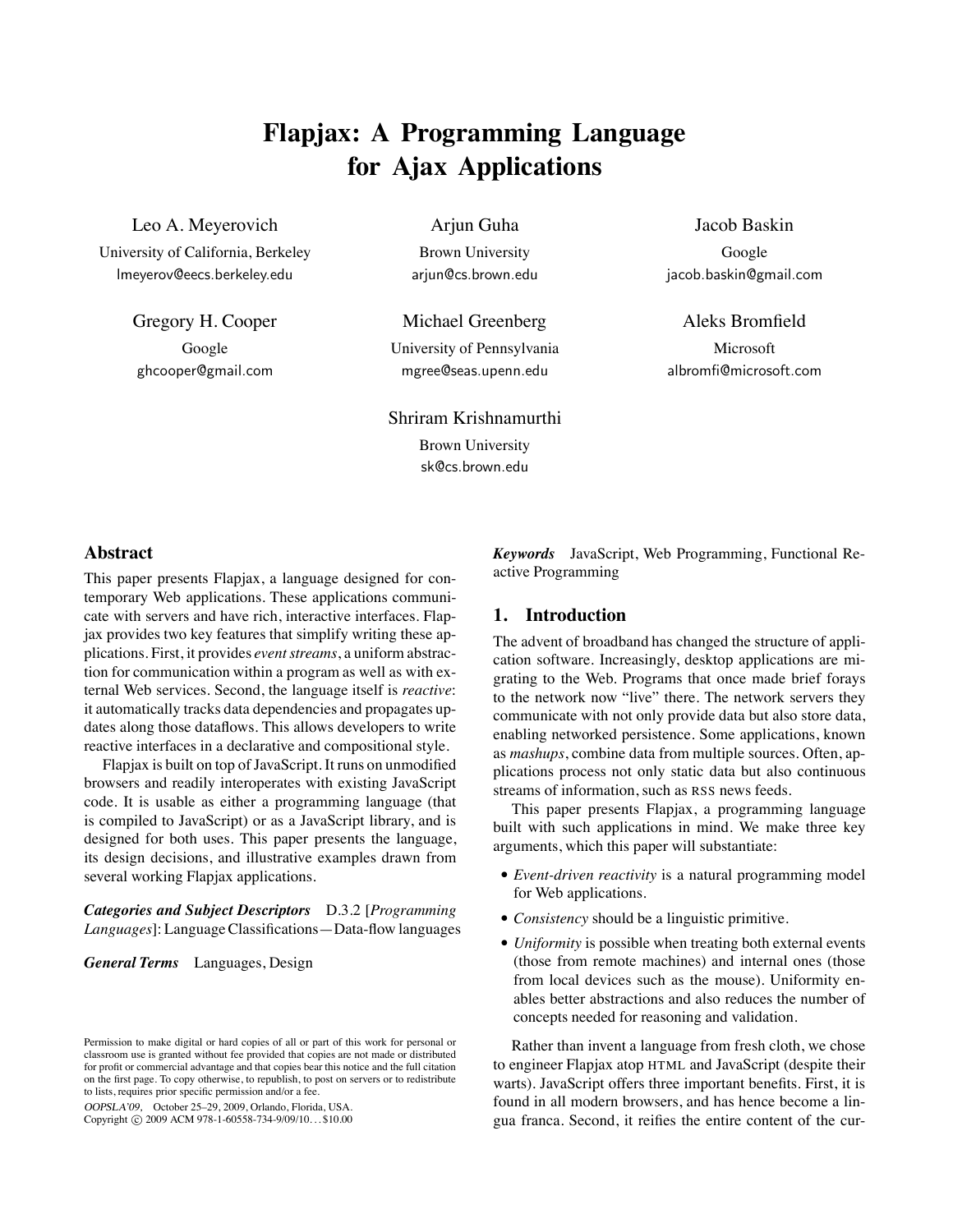rent Web page into a single data structure called the Document Object Model (DOM), so that developers can naturally address and modify all aspects of the current page (including its visual style). Third, it provides a primitive, XMLHttpRequest, that permits asynchronous communication (in the style called Ajax [17]) without reloading the current page. This enables background communication with servers so Web applications can provide much of the reactivity of desktop applications. As a result of building atop JavaScript and HTML, Flapjax applications do not require plugins or other browser modifications; they can reuse existing JavaScript libraries; and the language can build on the existing knowledge of Web developers.

A formal presentation would hide the many pragmatic benefits and decisions in the design of Flapjax. We therefore present it through a series of increasingly sophisticated examples, including uses and mashups of popular Web services. These demonstrate how event streams, and automatic reaction to their changes, encourage several important software design principles including model-view clarification and policy-mechanism separation. We outline the implementation technique and its pragmatic choices. Finally, we discuss the use of the language in actual applications.

*Language or Library?* We have repeatedly referred to Flapjax as a *language*, but with a little extra effort, Flapjax can be used as a JavaScript *library*. That means the developer who does not want to add the Flapjax-to-JavaScript compiler (section 3.3) to their toolchain can include the Flapjax library and program purely in JavaScript itself; in fact, most Flapjax applications are actually written this way (section 4). This involves some overhead, as we discuss in section 3.3, but we leave this decision in the hands of developers rather than making it for them.

# **2. Flapjax by Example**

We present Flapjax as a programming language through examples. They are necessarily short, but Flapjax is a living, breathing language! We invite the reader to view and run the demos on the language site, $\frac{1}{1}$  read the documentation of the many primitives, and try out their own examples.

## **2.1 The Structure of JavaScript Programs**

Before we study Flapjax, let us consider a very simple JavaScript program. It displays the time elapsed since starting or clicking on a button (figure 1, which elides some of the HTML scaffolding). The point of this program is to fill in a value for the curTime element on the HTML page. Consider the reasoning a developer must employ:

- 1. The value is ostensibly displayed by the second line of the function doEverySecond.
- 2. The value displayed is that of elapsedTime.

```
<sup>1</sup>www.flapjax-lang.org
```

```
var timerID = null;
var elapsedTime = 0;
function doEverySecond() {
  elapsedTime += 1;
  document.getElementById("curTime")
          .innerHTML = elapsedTime; }
function startTimer() {
  timerId = setInterval("doEverySecond()", 1000); }
function resetElapsed() {
  elapsedTime = 0; }
<body onload="startTimer()">
<input id="reset" type="button" value="Reset"
       onclick="resetElapsed()"/>
<div id="curTime"> </div>
```
</body>

**Figure 1.** Elapsed Time in JavaScript

- 3. elapsedTime is set in the previous line.
- 4. But this depends on the invocation of doEverySecond.
- 5. doEverySecond is passed inside a *string* parameter to setInterval inside startTimer.
- 6. startTimer is called by the onload handler. . . so it appears that's where the value comes from.
- 7. Is that it? No, there's also the initialization of the variable elapsedTime at the top.
- 8. Oh wait: elapsedTime is also set within resetElapsed.
- 9. Does resetElapsed ever execute? Yes, it is invoked in the onclick.

Just to understand this tiny program, the developer needs to reason about timers, initialization, overlap, interference, and the structure of callbacks. (We trust the reader spotted the semantic bug? See section 2.2 for the answer.)

The culprit here is not JavaScript, but the use of callbacks and their effect on program structure. Callbacks are invoked by a generic event loop (e.g., in the JavaScript runtime) which has no knowledge of the application's logic, so it would be meaningless for a callback to compute and return a non-trivial value. The return type of a callback is therefore the equivalent of void. That immediately means developers can no longer use types to guide their reasoning. Furthermore, a void-typed function or method must have side-effects to be useful, so even local reasoning about a program's data depends on global reasoning about the program's control flow, destroying encapsulation and abstraction. Indeed, Myers has forcefully made similar critiques of callbacks [25].

The problem of comprehension affects not only humans but also tools. For example, static analysis and verification engines must decipher a program's intent from a highly fragmented description, and must reconstruct its dataflow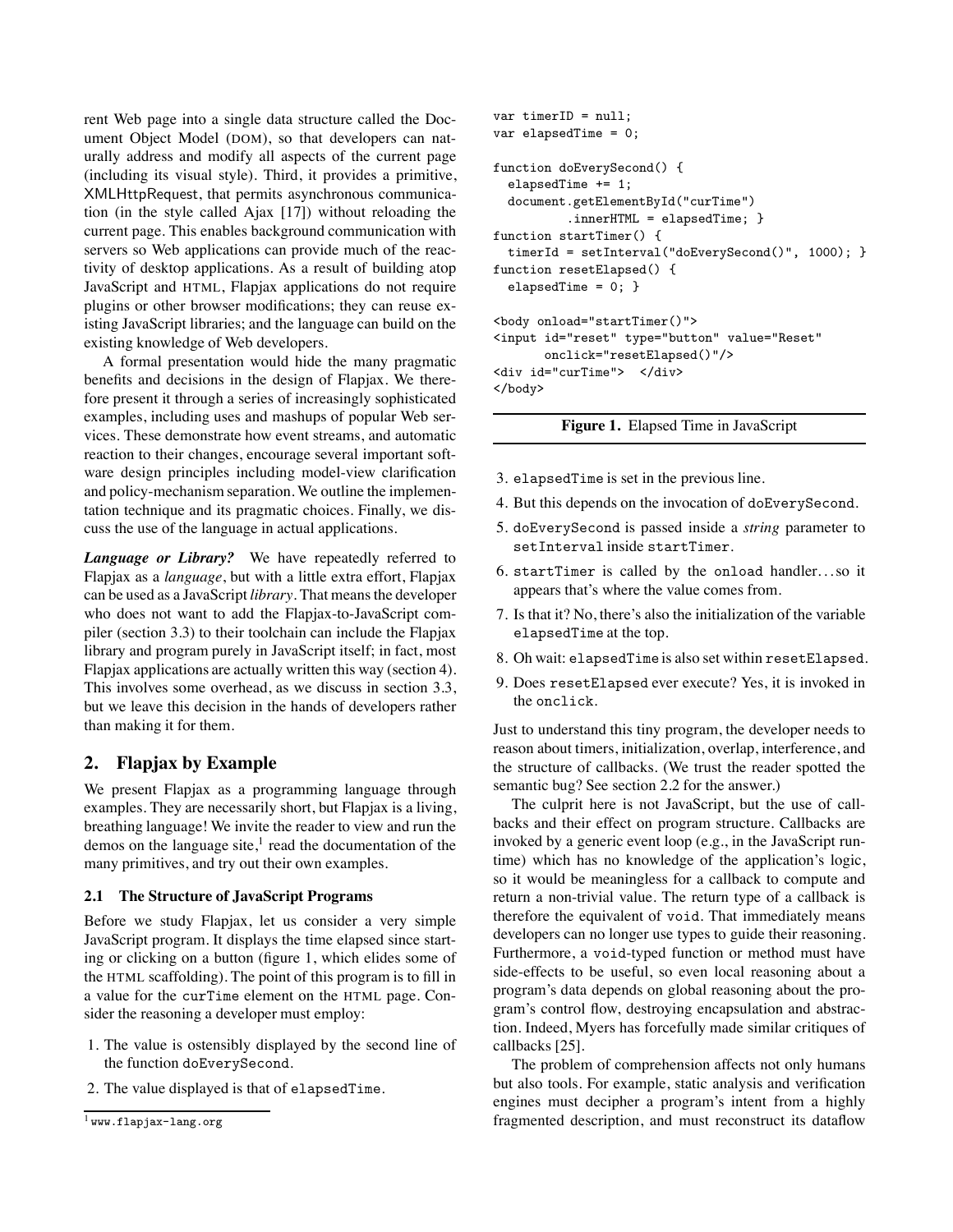from a rat's nest of fragments of control. As previous work on model checking Web applications has shown [23], a more direct program structure is a great help in this regard.

The asynchronous nature of Ajax applications further compounds these problems. Because *the primary composition operator is a side-effect*, interleavings and interactions become the developer's responsibility. The network does not guarantee message ordering; deployment can further affect ordering (e.g., higher server loads, or users at a greater geographic distance from servers than developers). All the usual problems of concurrency manifest, without even the small comfort of locking.

Despite this, callbacks appear necessary to receive notification of events, and are charged with propagating them through the system to keep the data model up-to-date. In an Ajax application, there are numerous sources of updates a program must process, such as:

- 1. initial data from each host
- 2. user actions (e.g., button clicks, mouse movements)
- 3. updates from a data stream
- 4. changes to data made in another concurrent session
- 5. acknowledgments from servers (e.g., in response to a store request)
- 6. changes to the access-control policy

As a result, Ajax applications are agglomerations of callbacks with largely implicit control flows. Some operations exacerbate this: for instance, XMLHttpRequest requires a callback (onreadystatechange) that it invokes up to *four* times, providing the status in a field (not as a parameter to the callback).

#### **2.2 The Flapjax Alternative**

Flapjax endows JavaScript with a *reactive* semantics. In effect, if a developer defines  $y = f(x)$  and the value of *x* changes, the value of *y* is recomputed *automatically*. Concretely, Flapjax is JavaScript augmented with two new kinds of data. A *behavior* is like a variable—it always has a value—except that changes to its value propagate automatically; an *event stream* is a potentially infinite stream of discrete events whose new events trigger additional computation [14, 28]. The propagation of updated behavior values and new events is the responsibility of the language.

Figure 2 uses the same timer example to illustrate these concepts. The elapsed time (always has a value, but the value keeps changing) is best represented as a behavior, while clicks on the reset button (may be clicked an arbitrary number of times, but the developer cannot anticipate when it will be clicked next) is best represented as an event stream. timerB(1000) creates a behavior that updates every second (i.e., 1000 milliseconds). The valueNow method extracts a snapshot of the behavior's value at the time it is invoked (i.e., it does *not* update automatically). \$E defines an event stream,

```
var nowB = timeP(1000);var startTm = nowB.valueNow();
var clickTmsB = $E("reset", "click").snapshotE(nowB)
                .startsWith(startTm);
var elapsedB = nowB - clickTmsB;insertValueB(elapsedB, "curTime", "innerHTML");
<body onload="loader()">
<input id="reset" type="button" value="Reset"/>
<div id="curTime"> </div>
</body>
```


in this case one per click of the button named reset. The result is a stream of DOM event objects. The snapshotE method transforms this into a stream of the value—at the time of clicking—of the timer. startsWith converts the event stream into a behavior, initialized with startTm. Finally, insertValueB inserts the value of its behavior into the DOM. (*Appendix A recapitulates all Flapjax operations used in this paper.*)

Obviously, the Flapjax code may not appear any "easier" to a first-time reader. What is salient is both what is and isn't present. What is present is the composition of expressions, even when they involve I/O. A button is no longer just an imperative object; rather, \$E("reset", "click") lets us treat it as a *value* that can be composed with and transformed by surrounding expressions. What is absent is the callbacks: the developer simply expresses the dependencies between expressions, and leaves it to the language to schedule updates.<sup>2</sup> Thus, nowB updates every second, and therefore so does elapsedB (which depends on nowB) and so does the value on the page (because elapsedB is inserted into it).

It is instructive to return to the pure JavaScript version. The bug is that the time displayed on-screen—which we might *think* of as having to always represent the value of elapsedTime (i.e., a model-view relationship)—is undefined between when the user clicks on the Reset button and when the timer next fires. This is because the program resets elapsedTime but not does propagate it to the screen. The error is subtle to detect during testing because it is a function of when in this interval the user clicks on the button. Put differently, the developer has incurred the burden of synchronizing the on-screen value with the model of time, and even in such a simple program, it is possible to slip up. In contrast, the Flapjax developer has left maintenance of consistency to the language.

In a sense, behaviors should not surprise JavaScript developers. When a program makes a change to the JavaScript DOM, the update is automatically propagated to the screen without the need to notify the browser's renderer. In other

 $2$ The callbacks for the timer and the button are set up and managed by timerB and \$E. Callback management is discussed in section 3.5.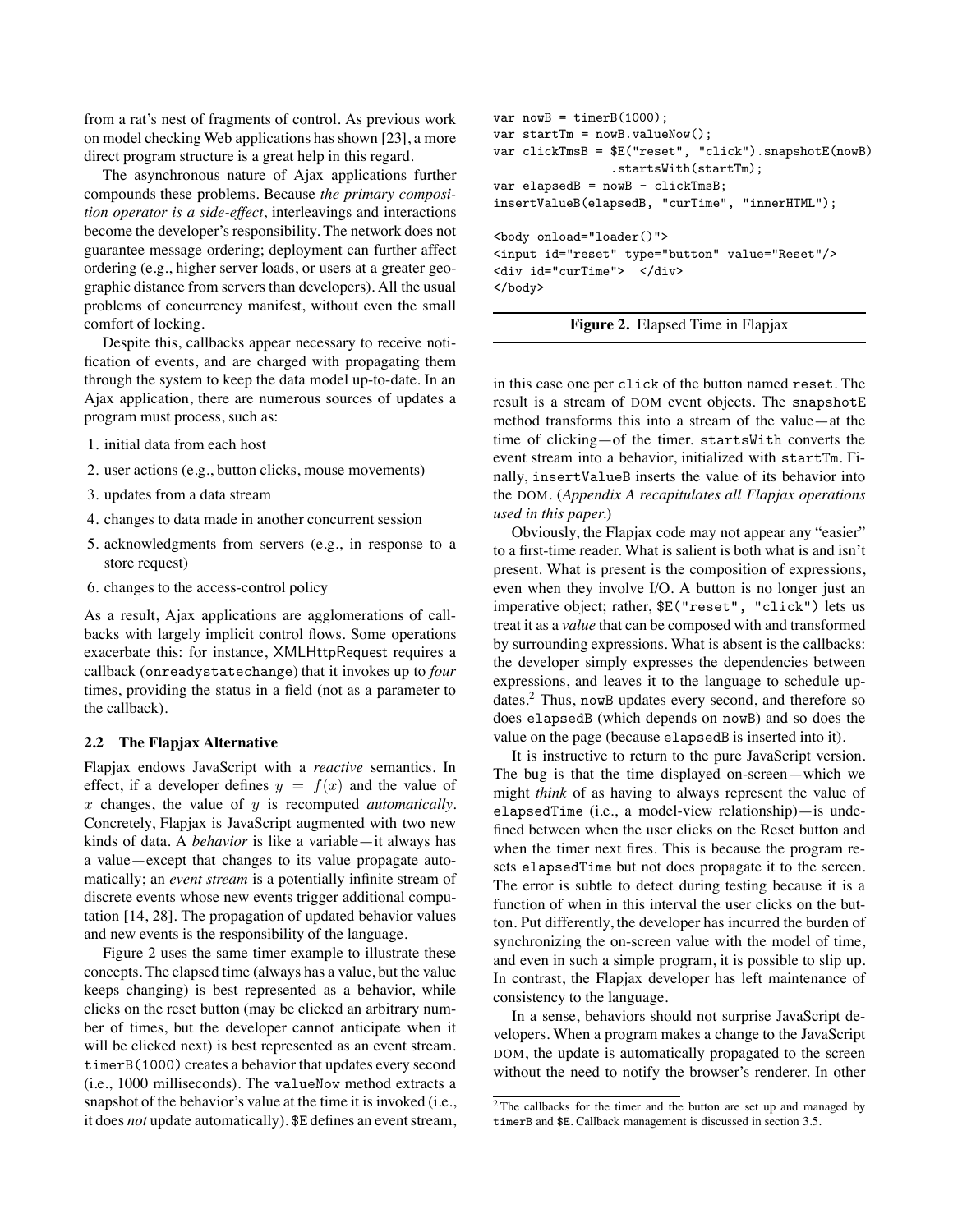words, the DOM already acts rather like a behavior! Flapjax thus asks why only the bottommost layer should provide this feature, and instead exposes to developers the same functionality previously reserved for a special case.

## **2.3 From Buttons to the Network (and Back)**

The example above shows that button clicks are event streams and clocks are behaviors. Flapjax makes it possible for developers to treat all the other components of Ajax programs in these terms. The mouse's location is a behavior. A text box can be treated either as a behavior (its current content) or as an event stream (a stream of changes), depending on which is more convenient. A server is simply a function that consumes an event stream of requests and produces an event stream of responses. This view is slowly also being adopted by industry.<sup>3</sup>

As an illustration, consider a component that appears in many Web applications: a text buffer with auto-saving. (Many readers will recognize this from the mail composition buffer of Google Mail.) This is a component we reuse in several of our own applications (section 4). It is therefore instructive to consider its design and implementation. We will build the auto-save buffer incrementally to show how a developer might approach such a problem.

At its simplest, the developer wants to create a text box that saves every t seconds:

```
function mkSaveBox(t) {
  var draftBox = // make a <textarea>
 setInterval("...XMLHttpRequest...", t*1000);
 return draftBox; }
```
In fact, however, the buffer should also save whenever the user clicks the Save button. That means the function needs two parameters:

```
function mkSaveBox(t, btn) {
 var draftBox = // make a <textarea>
 // save every t seconds or when btn clicks
 return draftBox; }
```
Now it isn't quite as clear what to do: using setInterval, the save callback will run every t seconds, but is that what we want? Should it auto-save every t seconds regardless of Save clicks, or only t seconds after the last Save? Irrespective, should it auto-save even if there are no changes? And then, if some user needs it to auto-save after every keystroke, this abstraction is useless.

The problem is that the abstraction confuses *mechanism*—setting up timers, dispatching messages, and so on with *policy*. Obtaining this separation is not straightforward in JavaScript and most libraries fail to demonstrate it.

In Flapjax, the event stream is an excellent representation of policy. Thus, we would write,

function mkSaveBox(whenE) {

var draftBox = // make a <textarea> // save every time there is an event on whenE return draftBox; }

where whenE represents the policy. Armed with this abstraction, the concrete policy is entirely up to the developer's imagination; here are three simple examples:

mkSaveBox(timerE(60000)) mkSaveBox(\$E(btn, "click")) mkSaveBox(mergeE(timerE(60000), \$E(btn, "click")))

Respectively, these save every minute, every time the user clicks a button, or when either of these occurs.

Now we complete the definition of mkSaveBox. First, we create the <textarea>:

var draftBox = TEXTAREA();

TEXTAREA creates a new <textarea> and exposes it as a behavior. Flapjax defines similar constructors for all the HTML elements.

We now define a simple function that identifies the Web service and marshals the text buffer's contents:

```
function makeRequest(v) {
 return {url: "/saveValue", fields: {value: v},
          request: "post"};}
```
We use Flapjax's \$B function to obtain a behavior carrying the current value of draftBox. (\$B may be applied to any input element.) When a save event fires on whenE, we snapshot the current value of draftBox and use makeRequest to wrap the draft into a request:

```
var requestsE = whenE.snapshotE($B(draftBox))
                     .mapE(makeRequest);
```
Given this event stream of requests we invoke the function getWebServiceObjectE, which consumes a stream of server requests and returns a stream of server responses:

var savedE = getWebServiceObjectE(requestsE);

getWebServiceObjectE encapsulates both the call to XMLHttpRequest and its callback. When the callback is invoked to indicate that the response is ready, Flapjax fires an event carrying the response.

*Presentation* The above provides a complete implementation of the auto-save functionality, using event streams to represent the policy. We can go further: in our applications, we have found it valuable for the abstraction to indicate when the buffer is out-of-sync with the server (i.e., between edits and responses). We use a Cascading Style Sheet (CSS) annotation to alter the presentation by changing the editor's border:

<sup>3</sup> In September 2006, Opera 9 added support for their new standard on *Server-Sent Events*. Though we are critical of some details of their specification, this push from a commercial vendor indicates that these ideas have the potential for broad support.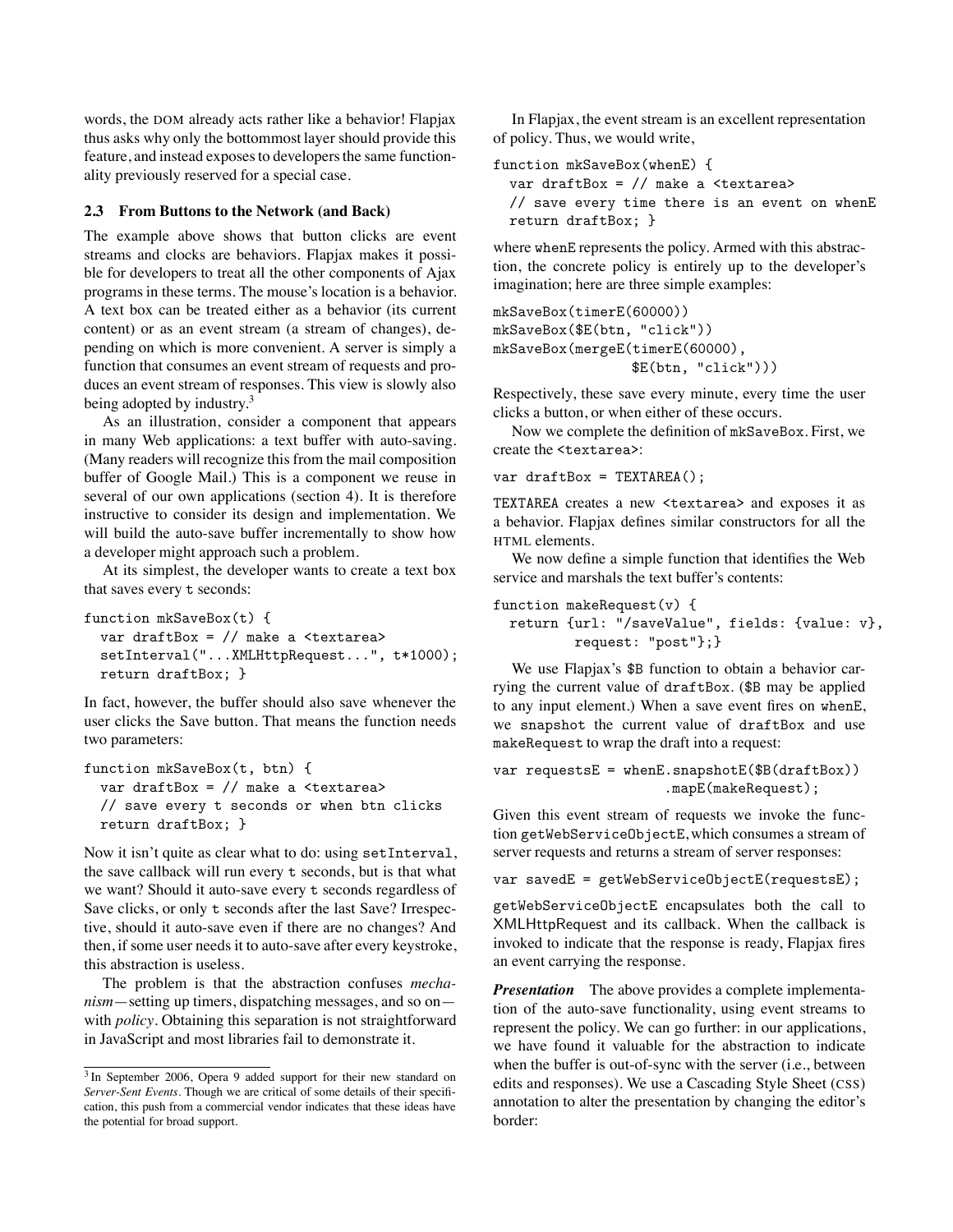```
var changedE = $B(draftBox).changes();
styleE = mergeE(changedE.constantE("unsaved"),
                savedE.constantE("saved"));
styleB = styleE.startsWith("saved");
insertValueB(styleB, draftBox, "className");}
```
changes creates an event stream that fires each time the value of \$B(draftBox) changes (i.e., on each keystroke). constantE transforms the keyboard events (which indicate the buffer has changed) and the network responses (which indicate that the server has saved) to the strings "unsaved" and "saved" respectively. The merged event stream, styleE, propagates events from both its arguments. We use startsWith (seen earlier in figure 2) to transform the discrete event stream into a continuous behavior, styleB. The value carried by styleB, is the value of the last event, which is the current state of the auto-save buffer. We need to specify an initial value for styleB to hold before the first event fires. Initially, the (empty) buffer is effectively "saved". This behavior is inserted into the DOM as the CSS className; CSS class entries for saved and unsaved will correspondingly alter the box's appearance.

#### **2.4 Higher-Order Event Streams: Drag-and-Drop**

So far, we have seen event streams of keystrokes and network requests. Flapjax events may, however, represent arbitrary actions. In particular, they can represent events much more complex than those exposed by the DOM. To illustrate this, we build a drag-and-drop event abstraction.

For simplicity, consider dragging and dropping a box:

```
<div id="target"
     style="position: absolute;
             border: 1px solid black">
Drag this box
\langlediv\rangle
```
The DOM provides mouseup, mousedown and mousemove events for each element. A drag-and-drop operation begins with a mousedown, followed by a sequence of mousemoves, and ends with mouseup.

We wish to define a function that, given an element, produces an event stream of drags and a drop:4

```
dragE :: element -> EventStream (drag or drop)
```
Both drag and drop events are a record of three fields. The fields left and top are the mouse coordinates. The third field, drag or drop, carries the element being manipulated.

We begin with mousemove, which naturally leads to the creation of drag events:

function dragE(elt) {

```
return $E(elt,"mousemove").mapE(
  function(mm) {
    return { drag: elt,
             left: mm.clientX,
             top: mm.clientY };});}
```
The function above is permanently stuck dragging. We should start responding to mousemove events only after we register a mousedown event:

```
return $E(elt,"mousedown").mapE(
  function(md) {
    return $E(elt,"mousemove").mapE(
      function(mm) {
        return { drag: elt,
                 left: mm.clientX,
                 top: mm.clientY }})});
```
Above, the mousemove event stream is created only after an enclosing mousedown event fires. In fact, each mousedown produces a new stream of mousemove events.

This code appears to have a runtime type error: it produces an event stream of event streams. Such higher-order event streams are in fact perfectly legal and semantically sound. The problem is that dragE ultimately needs the coordinates of the *latest* inner event stream (the latest drag sequence). To flatten higher-order streams, Flapjax offers the primitive:

```
switchE :: EventStream (EventStream a)
        -> EventStream a
```
switchE fires events from the *latest* inner event stream. With switchE, we can easily fix our type error:

```
var moveEE = $E(elt,"mousedown")
  .mapE(function(md) { ... as before ...
return moveEE.switchE();
```
We have not accounted for drop events, which should "turn off" the stream of drag events. We thus map over the stream of mouseup events and return a singleton drop event:

```
var moveEE = ... as before ...var dropEE = $E(elt,"mouseup")
  .mapE(function(mu) {
    return oneE({ drop: elt,
                  left: mu.clientX,
                  top: mu.clientY })});
```
We can combine these two event streams with mergeE, which fires events from either of its arguments:

```
return mergeE(moveEE,dropEE).switchE();
```
Because switchE fires events from the latest inner event stream, when the mouse button is pressed, moveEE produces an event stream of drags. This becomes the latest inner event stream, and switchE thus produces a stream of drags.

When the mouse button is released, dropEE produces a new event stream (oneE({ drop ... }). When this new

<sup>4</sup> Throughout this paper, we specify each function's interface using a Haskell-like type annotation. Because JavaScript is a latently typed language, these should be regarded as comments, though they could be enforced by a static type checker; in Flapjax, they are enforced using contracts (section 5).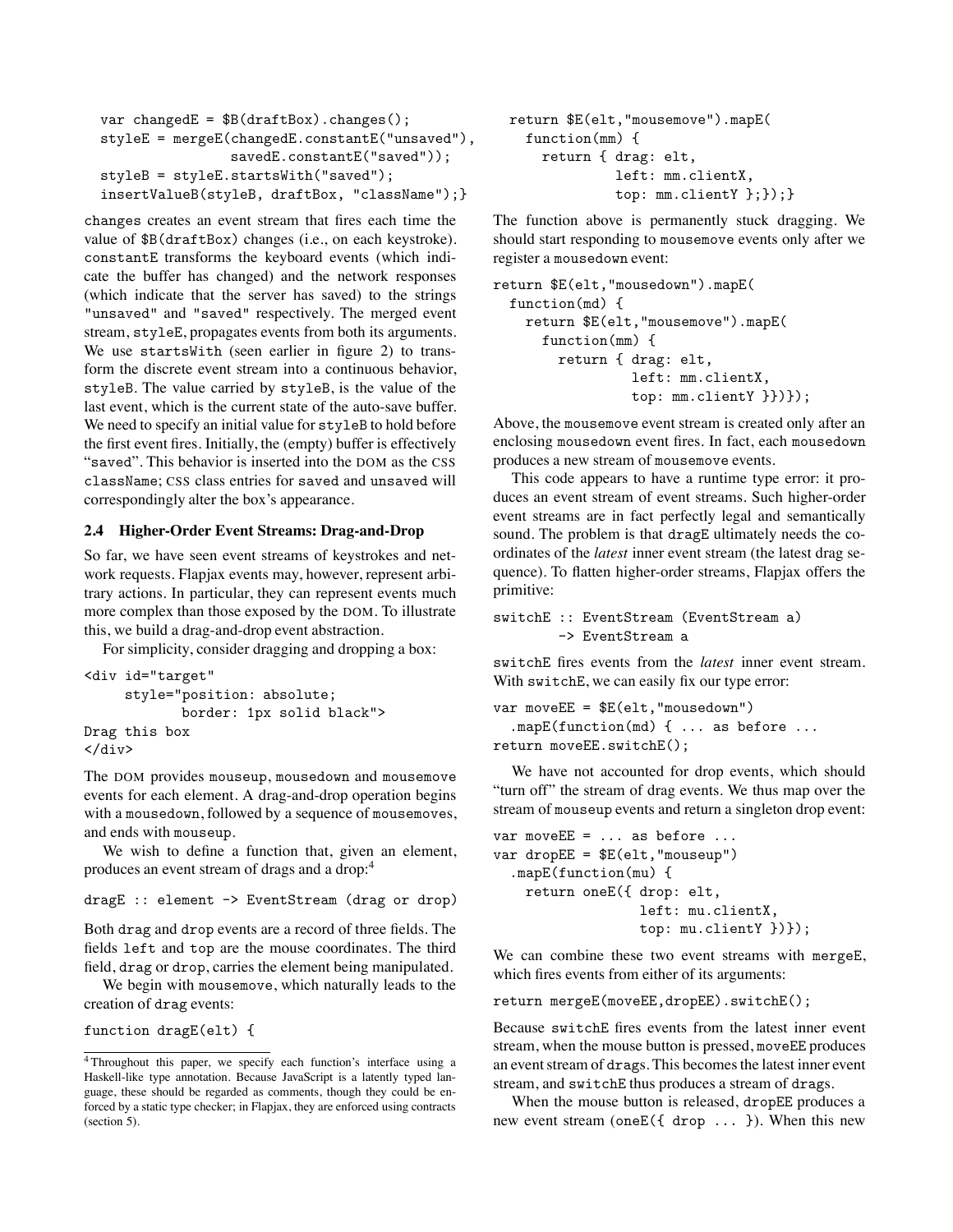event stream arrives, switchE stops forwarding drag events from the previous event stream. It fires the single drop event and waits for more (in this case, we know there is just one drop event).

When the mouse button is pressed again, moveEE produces a new stream of drags that supersede the earlier stream from dropEE. This abstraction therefore lets us drag the box repeatedly.

*Using Drag-and-Drop* The dragE function merely reports the position where the target is dragged and dropped. It does not, as one might expect, actually move the target. This omission is intentional. We can easily move the target when it is dragged:

```
var posE = dragE("target");
insertValueE(posE.mapE(function(p)
               {return p.left}),
             "target","style","left");
insertValueE(posE.mapE(function(p)
               {return p.top}),
             "target","style","top");
```
However, by separating the drag-and-drop event stream from the action of moving the element, we've enabled a variety of alternate actions. For example, the following action ignores the drag events and immediately moves the target when it is dropped:

```
insertValueE(
 posE.filterE(function(p) {return p.drop;})
      .mapE(function(p) { return p.left;}),
  "target","style","left");
```
In the next example, the target moves continuously but lags behind the mouse by 1 second:

```
insertValueE(
 posE.delayE(1000)
      .mapE(function(p) {return p.left;}),
  "target","style","left");
```
Further possibilities include confining the drag area, aborting drag operations, etc. Our example has omitted a startdrag event, which opens up a range of new uses. The reader might wish to also compare our approach to that of Arrowlets [22], which we discuss in section 6.

#### **2.5 Compositional Interfaces: Building Filters**

We built drag-and-drop by combining event streams that were extracted from a single DOM element. Flapjax also allows behaviors to be built from multiple, independentlyupdating sources. We will illustrate this with an example taken from Resume, an application we discuss in section 4.

Resume presents reviewers with a list of a job candidates. A large list is unusable without support for filtering and sorting. Figure 3 defines two possible filters for selecting candidates: by sex and by score.

```
function pickSex() {
  var ui = SELECT(
    OPTION({ value: "Female" }, "Female"),
    OPTION({ value: "Male" }, "Male"));
  return {
    dom: ui,
    pred: function(person) {
     return person.sex == $B(ui);
}};}
function pickScore() {
  var ui = INPUT({type: "text", size: 5 });
  return {
    dom: ui,
    pred: function(person) {
     return person.score == $B(ui);
}};}
```
**Figure 3.** Filters for Single Criteria

```
function pickFilter(filters) {
  var options = mapKeys(function(k, _) {
        return OPTION({ value: k }, k);},
    filters);
  var sel = SELECT(options);
  var subFilter = filters[\$B(\text{sel})]();
  return {
    dom: SPAN(sel, " is ", subFilter.dom),
    pred: subFilter.pred };};
```
**Figure 4.** Selecting Filters

Each function returns both the interface for the filter and the predicate that defines the filter. The interface elements are built using Flapjax's constructors, such as SELECT and INPUT, which construct behaviors (just like TEXTAREA in section 2.3). We can display these DOM behaviors with insertDomB:

var filterObj = pickScore(); insertDomB(filterObj.dom,"filterDiv");

We can use the predicate to filter an array of candidates:

```
var filteredCandidates =
  filter(filterObj.pred,candidates);
```
Observe in pickScore that \$B(ui) is a behavior dependent on the current score. The value of filteredCandidates thus updates automatically as the user changes their desired score. We can then map over the list of candidates, transforming each candidate object to a string. The resulting strings can be inserted into the DOM. Flapjax tracks these data dependencies and automatically keeps them consistent.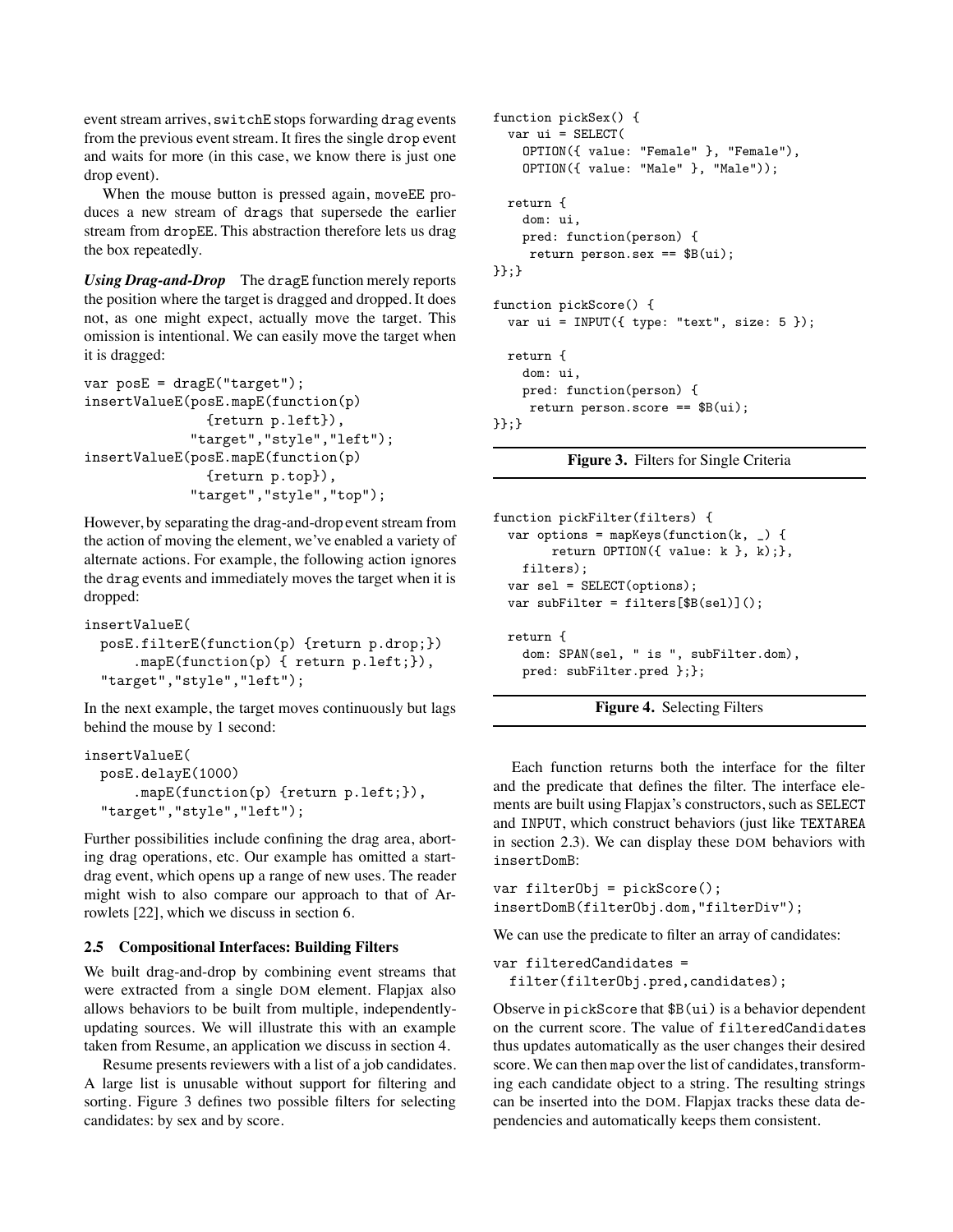```
function modalFilter(subFilter) {
 var button = A({ href: "" }, "Update");
 var subPred = subFilter.pred;
 return {
   dom: DIV(subFilter.dom, button),
   pred: $E(button, "click")
          .snapshotE(subPred)
          .startsWith(subPred.valueNow()) };};
```
**Figure 5.** Filters with an Update Button

Real systems may have many available filters. If the user wants only one at any given time, displaying them all would clutter the screen. We might instead indicate the available filters in a drop-down box, and show only the controls for the selected filter.

Figure 4 implements a filter selector. It chooses between filters of the form in figure 3, where each filter is an object with dom and pred fields (of the appropriate type). The result of pickFilter is also an object of the same type.

The function is parameterized over a dictionary of available filters; for example:

```
basicFilters = {
  "Sex": pickSex,
  "Score": pickScore };
var filterObj = pickFilter(basicFilters);
```
We build the drop-down box (sel) by mapping over the names of the filters (options); we elide mapKeys—it maps a function over the key-value pairs of an object. The pickFilter interface displays sel and the interface for the selected filter (subFilter.dom). The predicate for pickFilter is that of the selected filter.

When the user chooses a different filter, \$B(sel) updates, and so does subFilter.dom. Since the DOM depends on subFilter.dom, Flapjax automatically removes the interface of the old filter and replaces it with that of the new one. The developer does not need to engineer the DOM update. The filtering predicate (subFilter.pred) updates similarly, changing any displayed results that depend on it.

These filters update the list immediately when the user makes a selection in the filtering GUI. An alternate, modal interface would not affect the list until an Update button is clicked. We can reuse our existing filtering abstractions for modal filters. To do so, we build the interface by composing filters, exactly as we did in figure 4. When we're done, we apply modalFilter (figure 5) to add an Update button:

```
var filterObj =
 modalFilter(pickFilter(basicFilters));
```
As the user makes selections in the filtering interface, subPred continuously updates in modalFilter. However, modalFilter's predicate is not the current value of

```
// flickrSearchRequest :: String -> Request
// Packages the search text into a Flickr API call.
function flickrSearchRequest(req) { ... }
// flickrSearchResponse :: Response -> Listof(Url)
// Extracts URLs from a Flickr API response.
function flickrSearchResponse(resp) { ... }
// makeImg :: Url -> Element
function makeImg(url) {
  return IMG({src: url }):var queryE = $B("search").changes().calmE(1000);
var requestE = queryE.mapE(flickrSearchRequest);
var responseE = getForeignWebServiceObjectE(requestE)
 .mapE(flickrSearchResponse);
var imgs =
  DIV(map(makeImg, responseE.startsWith([])));
insertDomB(imgs, "thumbs");
```
**Figure 6.** Flickr Thumbnail Viewer

subPred, but a snapshot of its value when Update was last clicked. As a result, we get a modal filtering interface.

By preserving the interface to a filter at each level, we obtain a variety of substitutable components. For example, filterObj may be any one of:

```
filterObj = pickScore();
filterObj = pickSex();
filterObj = pickFilter(
  { "Sex": pickSex, "Score": pickScore });
filterObj =
  modalFilter(pickFilter(
    { "Sex": pickSex, "Score": pickScore }));
```
Regardless of the definition of filterObj, the code to apply and display filters does not need to change:

```
insertDomB(filterObj.dom, "filterDiv");
var filteredCandidates =
  filter(filterObj.pred, candidates);
```
In Resume, we have even more general combinators such as the conjunction and disjunction of multiple filtering options. Though it is unrelated to the notion of filtering itself, this idea of bundling interface with behavior is strongly reminiscent of Formlets [9], which we discuss in section 6.

## **2.6 Pipes (and Tubes) for Web Services**

As Unix showed many decades ago, pipelines are good component connectors. The getForeignWebServiceObjectE primitive extends this to the Web. Suppose, for instance, the developer wants to erect a pipeline from a text box to a Web service to the screen. Assuming the HTML document contains an input box with id search and a presentation element with id thumbs, the program in figure 6 extracts each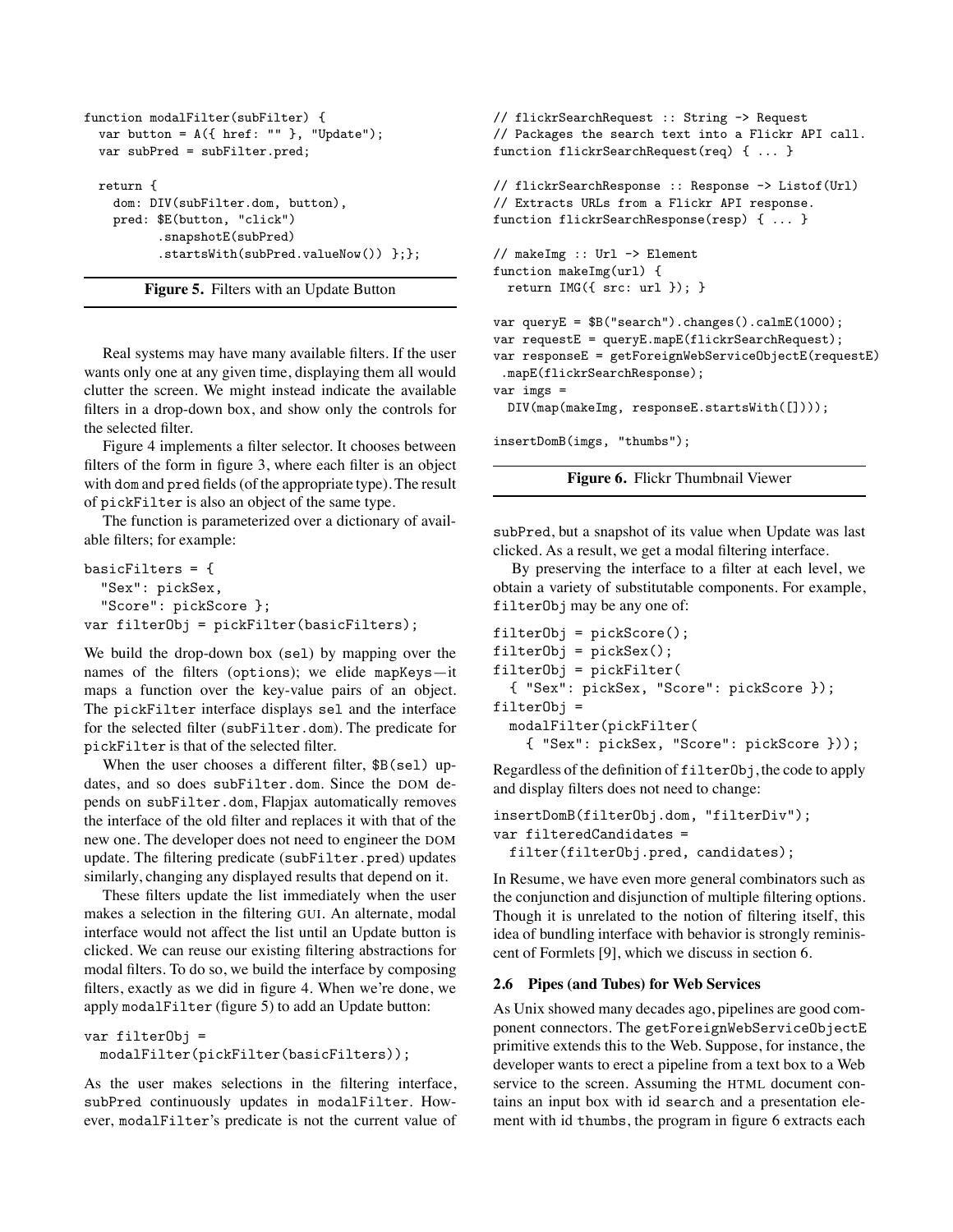```
// EventStream {data: a, loc: String }
// -> EventStream {data: a, point: Point or false}
function makeGoogleGeocoderE(requestE) {
 var geocoder = new google.maps.ClientGeocoder();
 var resultE = receiverE(); // primitive stream
 var callback = function(d) {
   return function(p) { resultE.sendEvent(
      { data: d, point: p })}};
 requestE.mapE(function(req) {
    geocoder.getLatLng(req.loc,
      callback(req.data));});
 return resultE;};
```
**Figure 7.** Geocoder Service as Event Stream Transformer

query typed into the search box, sends the query to the photo sharing site flickr.com, obtains a list of thumbnails, and displays them in the DOM.

In the definition of queryE, calmE builds a "muted" event stream for a given time period. By calming an event stream associated with a buffer's keystrokes for a second, the developer can keep the system from responding to every keystroke, waiting for a pause when the user is not typing. We use this method frequently to provide smoother user interfaces.

## **2.7 Mashups: Composing Web Services**

If Web services expose themselves as consumers and producers of event streams, they naturally fit the Flapjax mold. However, many external Web services are not designed this way. Some such as Twitter (www.twitter.com, which lets users broadcast short messages called *tweets*) return responses containing JavaScript code that must be eval'd to obtain a local callback. Others, such as Google Maps (maps.google.com), supply extensive (callback-based) libraries. However, with just a little effort, these callbackbased APIs can be turned into event stream transformers that fit naturally into Flapjax applications. We first show this adaptation, then use it to build a mashup of Twitter and Google Maps.

*Google Geocoder* The Google Geocoder is a part of the Google Maps API. It accepts the name of a location (e.g., "Providence, RI") and, if it successfully interprets the name, returns its latitude and longitude. The lookup occurs asynchronously on Google's servers, so it is unsurprising that the Geocoder function uses a callback:

getLatLng :: String \* (Point -> void) -> void

whose use tends to follow this template:

```
var data = ...
var callback = function(p) \{ \ldots \};
getLatLng(data.location,callback);
```
An application that uses getLatLng continuously needs to associate points returned in the callback with data about the corresponding request; we can encapsulate in a closure:

```
var callback = function(d) {
 return function(p) \{ \ldots \};
getLatLng(data.location,callback(data));
```
We will package this pattern into an event stream transformer from strings to points, along with an arbitrary datum that is passed from each request to its associated result:

```
EventStream { data: a, loc: String }
-> EventStream { data: a, point: Point }
```
We can easily map over a stream of requests:

function makeGoogleGeocoderE(requestE) { var callback =  $\dots;$ requestE.mapE(function(req) { getLatLng(req.loc,callback(req.data)); });}

However, the result is not available within the body of function(req)  $\{ \ldots \}$ , so the event stream above does not produce meaningful events. Since results arrive asynchronously, they are conceptually a new event stream. The operation receiverE creates a primitive event stream with no sources, so it does not fire any events:

```
var resultE = receiverE();
var callback = \dots;
requestsE.mapE(...);
return resultE;
```
However, we can imperatively push an event to it using sendEvent. Since points are sent to the callback, the body of our callback becomes:

```
resultE.sendEvent({ data: d, point: p });
```
The complete function is shown in figure 7. It exposes itself as a pure Flapjax event transformer, completely hiding the internal callback. Using this pattern, we can erect a similar reactive interface—which can then be treated compositionally—to any Web service with a callback-based API [20].

*Twitter/Google Maps Mashup* Now that we've seen how callback-based Web services can be turned into event stream transformers, we can combine Web services into a mashup. Consider a simple mashup that takes Twitter's most recent public tweets and plots them on a Google Map. This mashup operates in three steps: (1) Fetch the live feed of public tweets from Twitter. Tweets are accompanied by the location (e.g., "Providence, RI") of their sender. (2) Using the Google Maps Geocoder API, transform these locations into latitudes and longitudes. (3) If the Geocoder recognizes the location, plot the corresponding tweet on an embedded Google Map. Since we have a live feed, repeat forever.

Figure 7 shows the code for the Geocoder event stream. We can similarly build a public tweet event stream: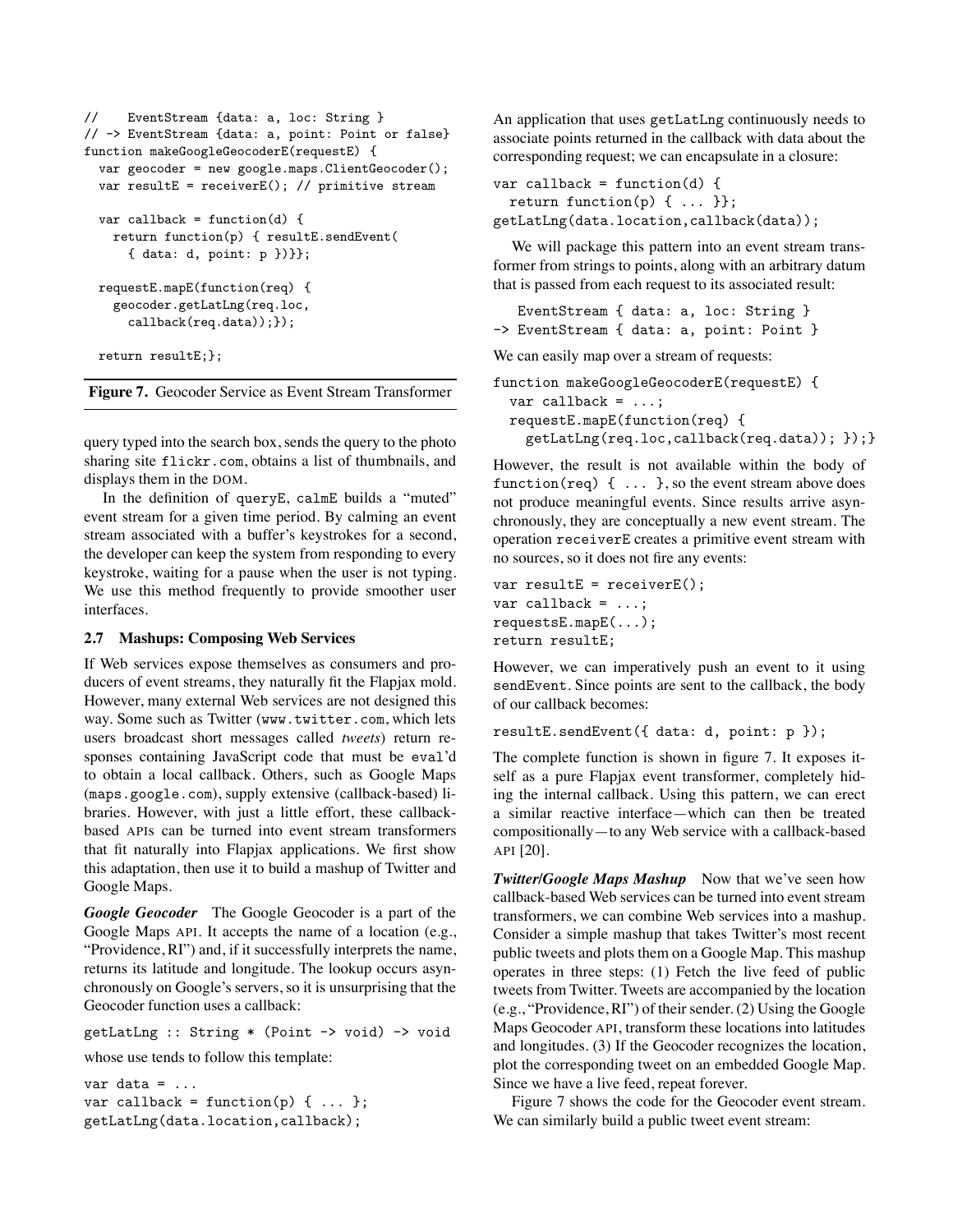```
var googleMap = new google.maps
  .Map2(document.getElementById("map"));
googleMap.setCenter(
 new google.maps.LatLng(0, 0), 2);
// Fetch the live feed of public tweets
var tweetE = getTwitterPublicTweetsE();
// Transform locations into coordinates
var pointsE = makeGoogleGeocoderE(
  tweetE.mapE(function(tweet) {
    return { data: tweet.text,
             location: tweet.user.location };}));
```

```
// Elide points the Geocoder did not recognize
makeMapOverlayE(googleMap,
 pointsE.filterE(function(x) {
    return x.point != false; }));
```




**Figure 9.** Clicking on a Pin Displays Tweet



**Figure 10.** After a While, More Pins Appear

```
getTwitterPublicTweetsE ::
  -> EventStream Tweet
```
We are using Google Maps to plot points returned by the Geocoder. It thus suffices to build an event steam consumer:

```
makeMapOverlayE ::
     GoogleMap * EventStream { data: String,
                               point: Point }
  -> void
```
In the interest of space, we elide the definitions of these functions. However, they are similar in length and in spirit to the Geocoder function.

Figure 8 shows the code for our mashup (figure 9 and figure 10 show two instances of its execution). Aside from the initialization of the embedded map, the mashup is almost directly a transcription of strategy outlined in prose above. Furthermore, it employs reusable abstractions that other mashups can also share.

## **2.8 From Web Services to Persistent Objects**

Web services are good abstractions for procedural and message-passing interfaces, such as for finding a list of movies playing on a particular evening. They do not, however, directly model shared, mutable, persistent objects, such as a meeting in a group calendar. The Flapjax system provides a custom persistent object store to save such objects, and a client-side library to interface with it.<sup>5</sup>

The server maintains notions of identity for users and applications (with standard authentication details). It presents each application with a filesystem-like tree, which developers can also browse through a trusted Web interface. The operation writePersistentObject associates an event stream with a location—which is a path through the tree while readPersistentObject reflects the values stored at that location into a stream. Thus, referring to the draft-saver from section 2.3:

# writePersistentObject(draftBox.changes(), ["draft"]);

saves drafts at the top-level "file" "draft". In practice, an application will wrap writePersistentObject in an abstraction. This can be used to erect another policy-mechanism separation: writePersistentObject is a mechanism, but various filters can be applied to the event stream it consumes to perform, e.g., rate limiting. readPersistentObject reverses the direction of binding to reflect persistent objects in the application, with extra parameters for the initial value and polling rate.

*Access Control* In keeping with the filesystem analogy, every persistent object is subject to an access-control policy. Naturally, this set of permissions can also change at any time. User interface elements that depend on the permissions should also update their appearance or behavior.

The Flapjax primitive readPermissionsB produces a behavior representing the current permissions of a location in the persistent store. The application can use its value to drive the user interface. For instance, if permsB is bound to the permission of a store location,

INPUT({type: "text", disabled: !(permsB.has("WRITE", true))});

<sup>5</sup> Flapjax applications do not have to use the object store. This is a proof-ofconcept server.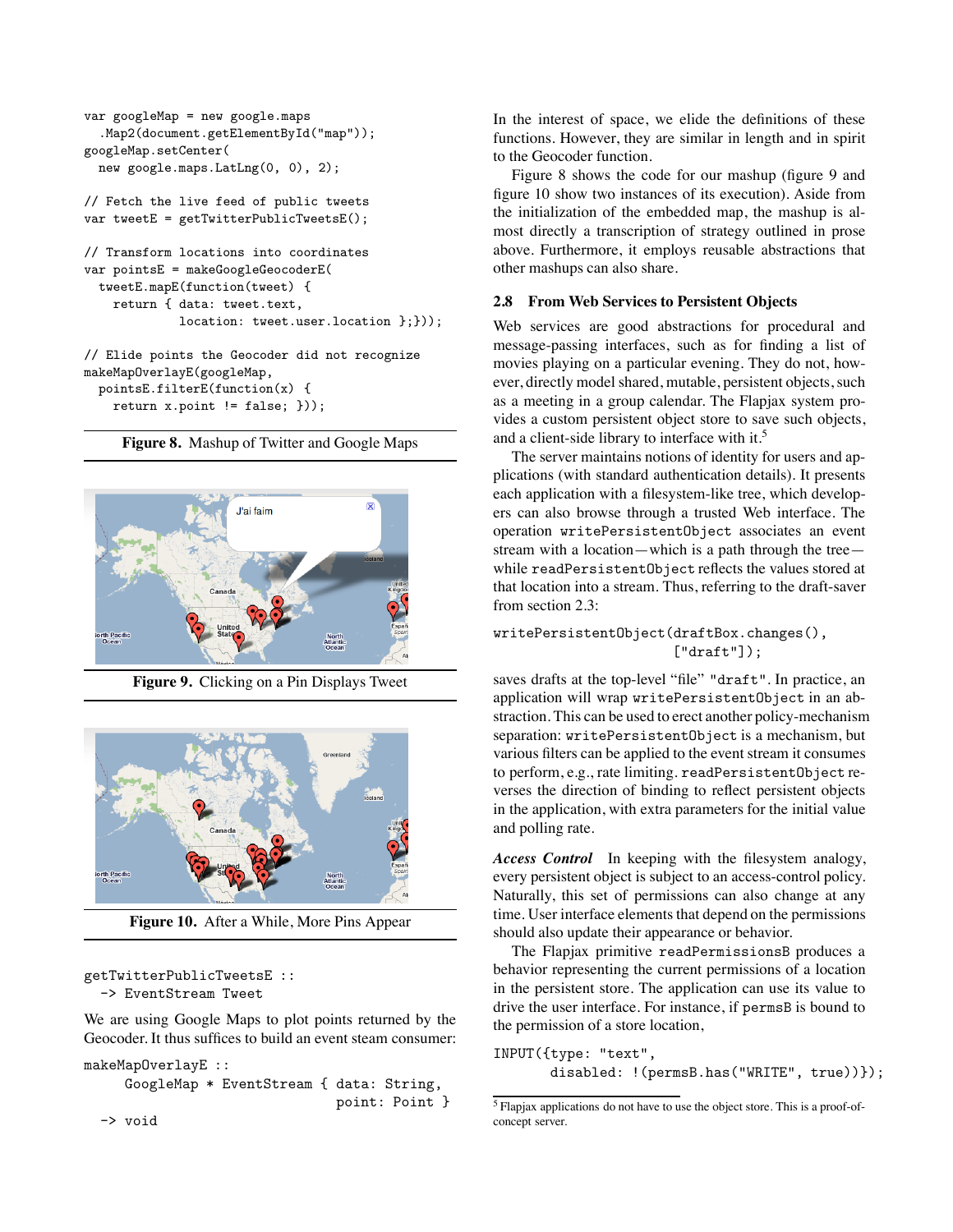```
function EventStream(sources,update) {
 this.sources = sources;
  this.sinks = [ ]; // filled in by sources
 for (var i = 0; i < sources.length; i++) {
    this.sources[i].sinks.push(this); }
  this.update = update; }
```
**Figure 11.** The Event Stream Constructor

declaratively ties the disabling of the input box with lack of write permission. Thus, the user interface will automatically update in step with changing permissions.

# **3. Implementation**

The theory of Flapjax is rooted in signal processing: events and behaviors are essentially signal-processing abstractions. The theoretical underpinnings of Flapjax can be found in Cooper's dissertation [10]. Here, we focus on the implementation strategy that enables the above programs to run.

## **3.1 The Evaluation Model**

The central idea behind Flapjax is push-driven dataflow evaluation. Flapjax converts JavaScript programs into dataflow graphs. Dataflow graphs are mostly-acyclic directed graphs from sources (clocks, user inputs, the network, etc.) to sinks (screen, network, etc.). When an event occurs at a source, Flapjax "pushes" its value through the graph. A graph node represents a computation; when it receives an event, *a*, it applies a function *f* (representing the computation) to *a* and may further propagate  $f(a)$  to its children. This push-based, demand-driven evaluation strategy is a good match for systems with many kinds of external stimuli that do not obey a single central clocking strategy. We discuss other strategies in section 6.

#### **3.2 Dataflow Graph Construction**

Though we have presented event streams and behaviors as distinct entities, the astute reader will have guessed that they are almost duals of each other. Given a behavior, issuing an event whenever its value changes yields a corresponding event stream. Given an event stream and an initial value, continuously yielding the most recent value on the stream (and the initial value before the first event appears) gives a corresponding behavior. In Flapjax, nodes in the dataflow graphs are event streams while behaviors are derived objects. We describe the construction of a dataflow graph of event streams below.

To developers, an event stream is an abstract data type that may only be manipulated with event stream combinators (e.g., mapE, calmE, etc). Internally, an event stream node is implemented as an object with three fields:

```
sources :: listof(EventStream)
sinks :: listof(EventStream)
update :: a -> (b or StopValue)
```

```
// EventStream a * EventStream a -> EventStream a
function mergeE(src1,src2) {
  var update = function(a) {
    return a; }
 return new EventStream([src1,src2],update); }
// (a -> b) * EventStream a -> EventStream b
```

```
function mapE(f,src) {
  var update = f;
  return new EventStream([src],update); }
```

```
// (a -> Bool) * EventStream a -> EventStream a
function filterE(pred,src) {
  var update = function(a) {
    if (pred(a)) {
      return a; }
    else {
     return StopValue; }};
  return new EventStream([src],update); }
```

```
// EventStream (EventStream a) -> EventStream a
function switchE(srcE) {
  var outE = new EventStream([], function(a) {
    return a; });
```

```
var prevE = null;
var inE = new EventStream([srcE], function(aE) {
  if (prevE) {
    outE.sources.remove(prevE);
   prevE.sinks.remove(outE); }
 prevE = aE;
 outE.sources.push(aE);
  aE.sinks.push(outE);
 return StopValue; });
return outE; }
```
**Figure 12.** Implementation of Event Stream Combinators

sources and sinks specify a node's position in the graph. When a value (of type a) is pushed to a node, Flapjax applies the node's update function to the value. If update returns the StopValue sentinel, the value does not propagate further from the node. Otherwise the result, b, is propagated further by Flapjax's evaluator, as described in section 3.4.

Consider mergeE, which builds a node that propagates all values from both its sources without transforming them:

merged = mergeE(src1,src2)

mergeE must build a new node by specifying the sources, sinks, and updater. The sources are the event streams src1 and src2. The update function propagates all values:

function update(a) { return a; }

Since Flapjax is push-driven, the node bound to merged must know the sinks to which it pushes values. However,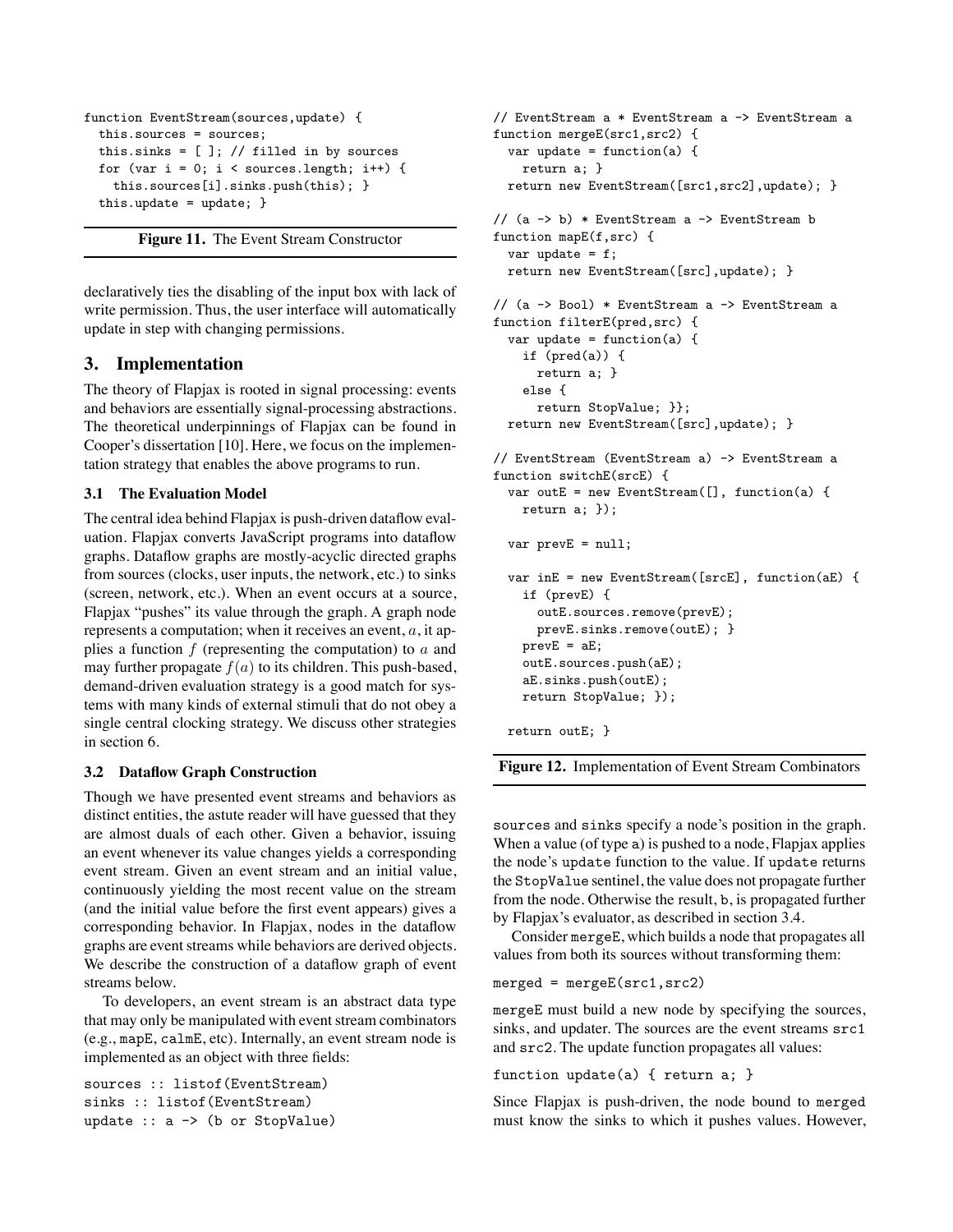we can defer specifying the sinks until merged is used as a source. To consistently follow this pattern, mergeE must set the node bound to merged as a sink for src1 and src2. We abstract this pattern into the EventStream constructor (figure 11), which only requires sources and update as arguments. mergeE and other event stream combinators (figure 12) are therefore pure JavaScript functions, and so are the update functions. This ensures that individual expressions do not change their meaning relative to JavaScript, a problem that might ensue if we wrote a specialized interpreter to implement the dataflow evaluation strategy.

*Derived Behaviors* A behavior in Flapjax is an extension of event streams. A behavior node maintains its current value, in addition to sources, sinks, and an update function. The initial current value is an additional parameter of the behavior constructor. The update function computes a new value  $n$ ; if  $n$  is different from the current value it sets  $n$  as the current value and propagates to all sinks, otherwise it returns StopValue to prevent further propagation.

## **3.3 The Compiler**

We mentioned in section 1 that Flapjax can be viewed as a language or, with a little extra work, a library. Now we can explain precisely what this extra work is.

The compiler consumes files containing HTML, JavaScript and Flapjax. Flapjax code is identified by the

## <script type="text/flapjax">

directive. The compiler transforms Flapjax code into JavaScript and produces standard Web pages containing just HTML and JavaScript. It includes the Flapjax library and elaborates Flapjax source code to call library functions as necessary. Flapjax source code has JavaScript's syntax, but the compiler's elaboration gives it a reactive semantics. Furthermore, the compiler allows Flapjax and JavaScript code to seamlessly interoperate. This strategy of *transparent reactivity* [11] has great advantage for beginning users and in teaching contexts. We outline its main components below.

*Implicit Lifting* The principal task of the compiler is to automatically *lift* functions and operators to work over behaviors. The compiler does so by transforming function applications to invocations of liftB. This allows us to write expressions such as

```
timerB(1000) + 1
```
where JavaScript's + operator is applied to the timerB(1000) behavior. The compiler transforms the expression above to code equivalent to:

 $liftB(function(t) { return t + 1; }$ timerB(1000))

The function liftB creates a node in the dataflow graph with timerB(1000) as the source and

```
function(t) { return t+1 }
```
as the update function.

Without the compiler, such transformations must be performed manually. In practice, this appears to be less onerous than it sounds, as our experience suggests (section 4). Without the compiler, the development cycle involves just editing code and refreshing the page in the browser. The compiler introduces another step in the development cycle which may sometimes be inconvenient.

*JavaScript Interoperability* The compiler enables Flapjax code to interoperate with raw JavaScript. Flapjax already shares JavaScript's namespace, so either language can readily use identifiers defined in the other. Consider Flapjax calling JavaScript functions. In the simplest case, if a JavaScript function is applied to behaviors, the compiler can lift the application. The JavaScript function is thus applied to the values carried by the behaviors, rather than the behaviors themselves (which it presumably would not comprehend). Whenever a behavior changes, the function is reapplied.

For example, suppose filter is defined in JavaScript:

filter ::  $(a \rightarrow Bool) * listof(a) \rightarrow listof(a)$ 

and consider the following Flapjax code:

var tock = filter(function(x) { return  $(x % 2) == *timerB(1000) % 2;*$ }, [0,1]);

filter expects a predicate and a list. The result of tock, however, is not a boolean, but a behavior carrying a boolean. The compiler thus wraps the predicate so that the current value of its result is extracted on application. Furthermore, when the result is invalidated (as it is every second), filter is reapplied. As a result, tock is a behavior that alternates between [0] and [1].

In the other direction—JavaScript calling Flapjax code the compiler performs no transformations. There is no need to do so, since the natural way to invoke Flapjax from JavaScript is to treat it as a library with explicit calls to the event stream and behavior combinators.

*Inline Flapjax* The compiler provides one more convenience that we have not yet discussed in this paper, called *inline Flapjax*. It recognizes the special matching tokens {! and !} <sup>6</sup> in any HTML context and treats the text contained within as Flapjax code. This code is expected to evaluate to a behavior. The compiler inserts the behavior into the document at that point without the need for additional code.

For instance, given some function validCC that validates a credit card number and these JavaScript declarations—

```
function validColor(valid) {
  return valid ? "aqua" : "cyan"; }
var ccNumField = $B("ccNum");
var ccNumValid = validCC(ccNumField);
```
—this inline Flapjax term

<sup>6</sup> Pronounced "curly-bang".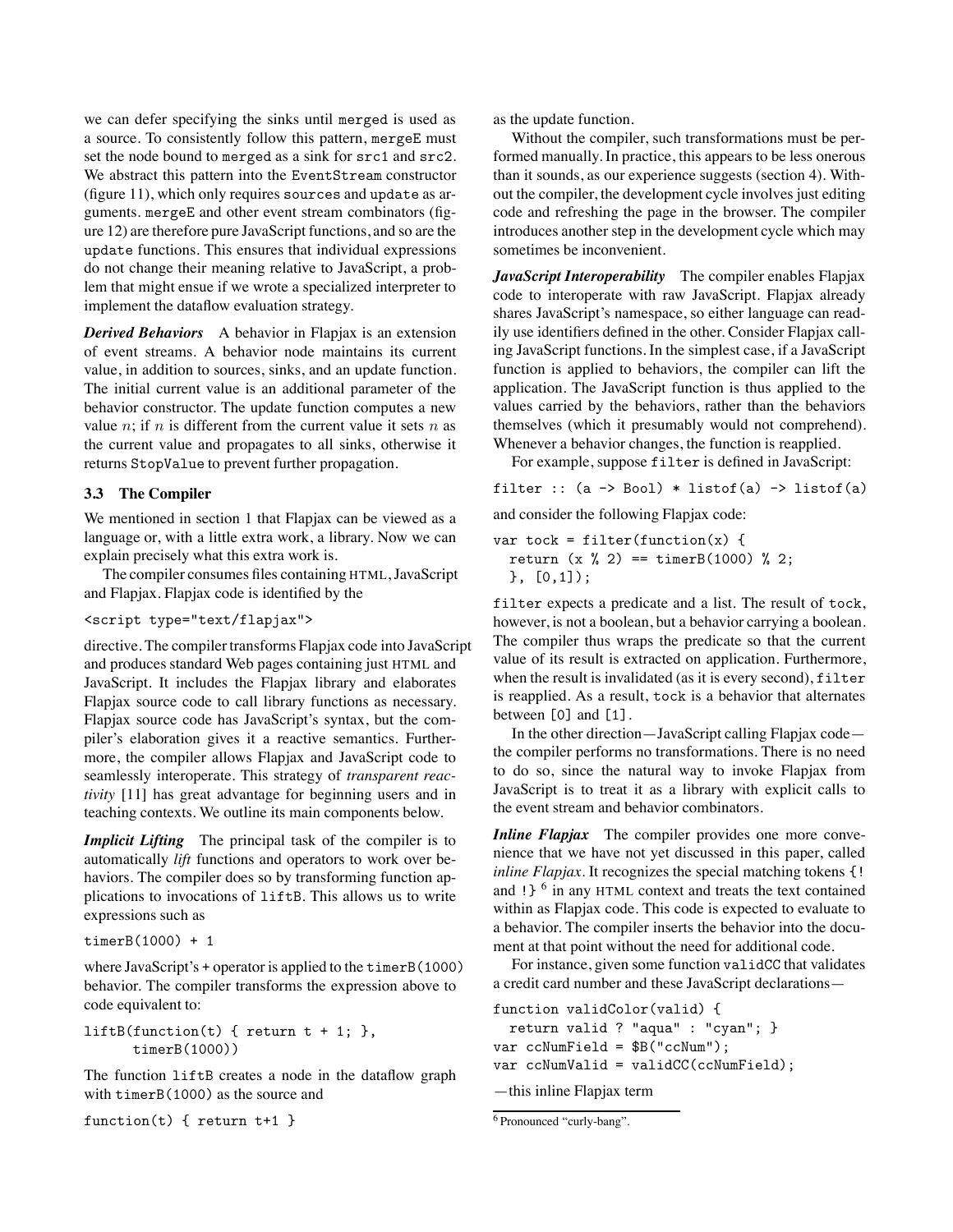```
<input id="name"
 style={! { borderColor:
             validColor(ccNumValid)} !}
 disabled={! !ccNumValid !}/>
```
creates an input element that is enabled or disabled depending on the validity of the credit card number, and whose border color is correspondingly aqua or cyan. In particular, the JavaScript object { borderColor: ... } is automatically converted into a CSS style specification string.

While inline expressions can become unwieldy in general, we find them especially useful for writing program expressions such as the validator above. In particular, when the validity of an element depends on several data, it is easier and clearer to express this as a localized functional dependency rather than diffuse it into callbacks, which inverts the dependency structure.

## **3.4 Propagation**

The recursive propagation model (which is implemented with trampolining [31], to prevent stack overflow) requires additional explanation, particularly to prevent some undesirable behavior. Consider the following expressions, where y is some numeric behavior:

var  $a = y + 0$ ; var  $b = y + a$ ;  $var c = b + 1;$ var  $d = c \% 2$ ;

We would expect b to always be twice y, c to be odd, d to be 1, and so on. Unfortunately, nothing in our description above guarantees this. The update from y may recompute b before it recomputes a, which might trigger the subsequent recomputations, resulting in all the invariants above being invalidated. Of course, once the value of a updates, the invariants are restored. This temporary disruption is called a *glitch* in signal-processing lingo. (There is another, subtle problem above: some nodes may be computed more than once. Not only is this wasteful, this computation may be noticed in case the updater functions have side-effects.)

Fortunately, there is a simple solution: to use topological order. This prevents nodes from being evaluated before they should, and avoids repeated computation. To perform this, the node data structure tracks its partial-order rank in the dataflow graph. The Flapjax evaluator calls nodes' update functions (figure 12) in topological order. Instead of propagating values immediately, the evaluator inserts them into a priority queue in topological order.

The only obstacle to topological ordering is the presence of cycles in the graph. Cyclic dependencies without delays would, however, be ill-defined. Flapjax therefore expects that every cycle is broken by at least one delay (either the primitive delayE or a higher-level procedure, such as integration, that employs delays). This restores the delay-free sub-graph to a partial order.

## **3.5 Primitive Event Streams and Callbacks**

Flapjax programs do not directly use callbacks, so the Flapjax library encapsulates callback management code. The simplest function that encapsulates a callback is \$E, which encapsulates a DOM callback and exposes it as an event stream of DOM events. For example:

```
var moveE = $E(document.body, "mousemove");
```
As we showed for the Geocoder (figure 7), we can use sendEvent to encapsulate the callback-based DOM API:

```
function $E(elt, evt) {
  var stream = receiverE();
  var callback = function(e) {
    stream.sendEvent(e); };
  elt.addEventListener(evt, callback);
  return stream; }
```
However, \$E above never removes the callback. (It does not call the DOM function removeEventListener.) If the event stream moveE becomes unreachable from the rest of the program, we may expect it to be garbage collected. However, addEventListener creates an internal reference from elt to callback. Therefore, as long as elt is reachable, the event stream fires in perpetuity.

This scenario occurs when we have higher-order event streams, such as the drag-and-drop example (section 2.4), where a new stream of mousemove events is created for each mousedown event. switchE makes the previous mousemove unreachable by the program, though the element being dragged keeps a reference to the mousemove callback. Since the element is never removed from the DOM, the previous mousemove callback is continually invoked. After a number of drag operations, the browser becomes noticeably slower.

We solve this issue by adding an isDetached field to all event streams. If isDetached is set, the callback in \$E removes itself, instead of propagating the event:

```
function $E(elt, evt) {
  var stream = receiverE();
  var callback = function(e) {
    if (stream.isDetached) {
      elt.removeEventListener(evt, callback); }
    else {
      stream.sendEvent(e); }};
  elt.addEventListener(evt, callback);
  return stream; }
```
isDetached is initialized to false. In the definition of switchE (figure 12), we set  $prevE.isDetached = true$ when removing prevE from the dataflow graph.

However, prevE may not itself be a \$E expression, so the isDetached flag of its sources must be updated as well. For any event stream isDetached is set if all its sinks are detached. We compute this expression while propagating values (section 3.4).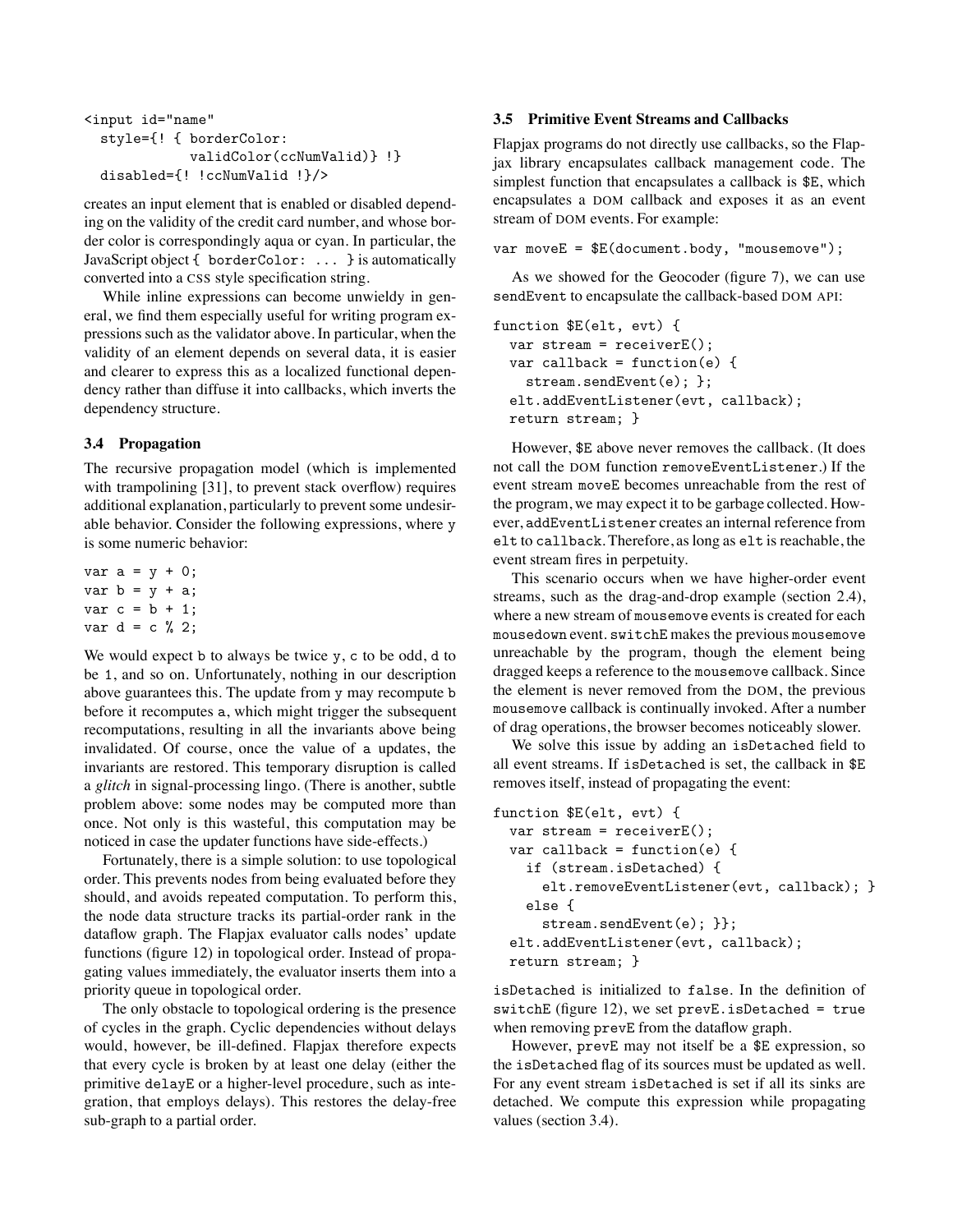# **3.6 Library Design**

The Flapjax library is unusual in that it serves both the compiler (as its runtime system) and developers using it directly. In both capacities it needs to be efficient; the latter is unusual as most languages' runtime systems are not directly used by developers. Here we discuss some design decisions that have proven important over several years of use.

*Functions versus Objects* Flapjax encourages making Web applications more functional in style. This can, however, lead to deeply nested function applications, which are syntactically alien to many JavaScript developers. We have therefore found it convenient to make all the standard functions available as methods in the Behavior and EventStream prototypes. This means that instead of

var name = calmE(changes(\$B("name")), 300);

developers can write

var name = \$B("name").changes().calmE(300);

which is arguably more readable than standard functional notation, since the left-to-right order of operations corresponds to the direction of dataflow. We do offer all these operations as standard functions also, so developers can use whichever style they favor.

*Lifting Constants* The compiler inserts behavior combinators automatically. To aid developers who do not use the compiler, Flapjax's behavior combinators lift constant arguments to constant behaviors; this does not require compiler support. For example, the type of timerB is

timerB :: Behavior Int -> Behavior Int

so that the interval may itself vary over time. Library users may, however, simply write timerB(1000). The function will treat 1000 as a constant behavior.

*Element Addressing* The library includes many DOM manipulation functions that consume HTML elements. There are many ways for JavaScript functions to acquire DOM elements; one of the more common techniques is to give them a name (an id). All functions that consume elements also accept strings that name elements.

*Reactive* DOM *Elements* Developers may be concerned about the cost of Flapjax's reactive element constructors. Perhaps hand-coding imperative DOM updates would be significantly faster?

Indeed, a naive implementation of a constructor would rebuild the entire element on any update. For example,

DIV(timerB(1000))

might construct a new <div> every second. Our implementation updates changes in-place, so only one <div> is constructed, but its text updates every second. This strategy significantly ameliorates such efficiency concerns.

# **4. Evaluation**

All the Flapjax code above is real. Developers can run the Flapjax compiler on Flapjax code to generate pure JavaScript applications which can then be deployed. As a result, all these programs execute on stock browsers.

Flapjax has been public since October 2006, and has been used by several third-parties (i.e., non-authors) to build working applications:

- **Data Grid** The Data Grid application<sup>7</sup> was developed by a commercial consulting firm based in London. They were able to successfully construct their application in the language, and reported that it resulted in "shorter code and a faster development cycle". They did identify places where the implementation could be faster, an issue we discuss in greater detail below. They found that one fringe benefit of using Flapjax was that it insulated developers "from most of the cross-browser issues", which are considerable in JavaScript, due to notoriously poor standardization of Web technologies.
- **Interactive Wiki** Another group used Flapjax to build a Wiki system that updates on-the-fly. Their evaluation largely concurred with that of the Data Grid developers. They added that behaviors, while a convenient and intuitive abstraction, could cause a performance hit while initializing an application: the initial values are better defined statically with HTML when possible. (We conjecture that this is at least partially due to the Flapjax implementation's event-orientation, with behaviors treated as a derived type.) Thus, much of the computation in their Wiki system is done in terms of events.
- **Network Monitor** Another developer has used Flapjax to construct a network monitoring client. A network of workstations each expose status information as a Web service; the monitor obtains this information as event streams and collates and combines them to present individual and collective status information.

In addition there are several applications that we have built ourselves. One example is TestFest, which enables students to separately upload their homework programs and test cases; each student's test is run against every other student's homework. This application has been used for two years at Brown and at another university.

More significantly, we have written and deployed Resume (resume.cs.brown.edu) and Continue 2.0 (continue2. cs.brown.edu). Resume is a program for managing the application and review process for academic jobs; Continue is a conference paper manager. Though these sound similar, the two workflows—and hence applications—are quite different. Both applications are in daily use. Resume has been used for job searches for three years in multiple academic

<sup>7</sup> http://www.untyped.com/untyping/2007/01/19/ flapjax-in-action/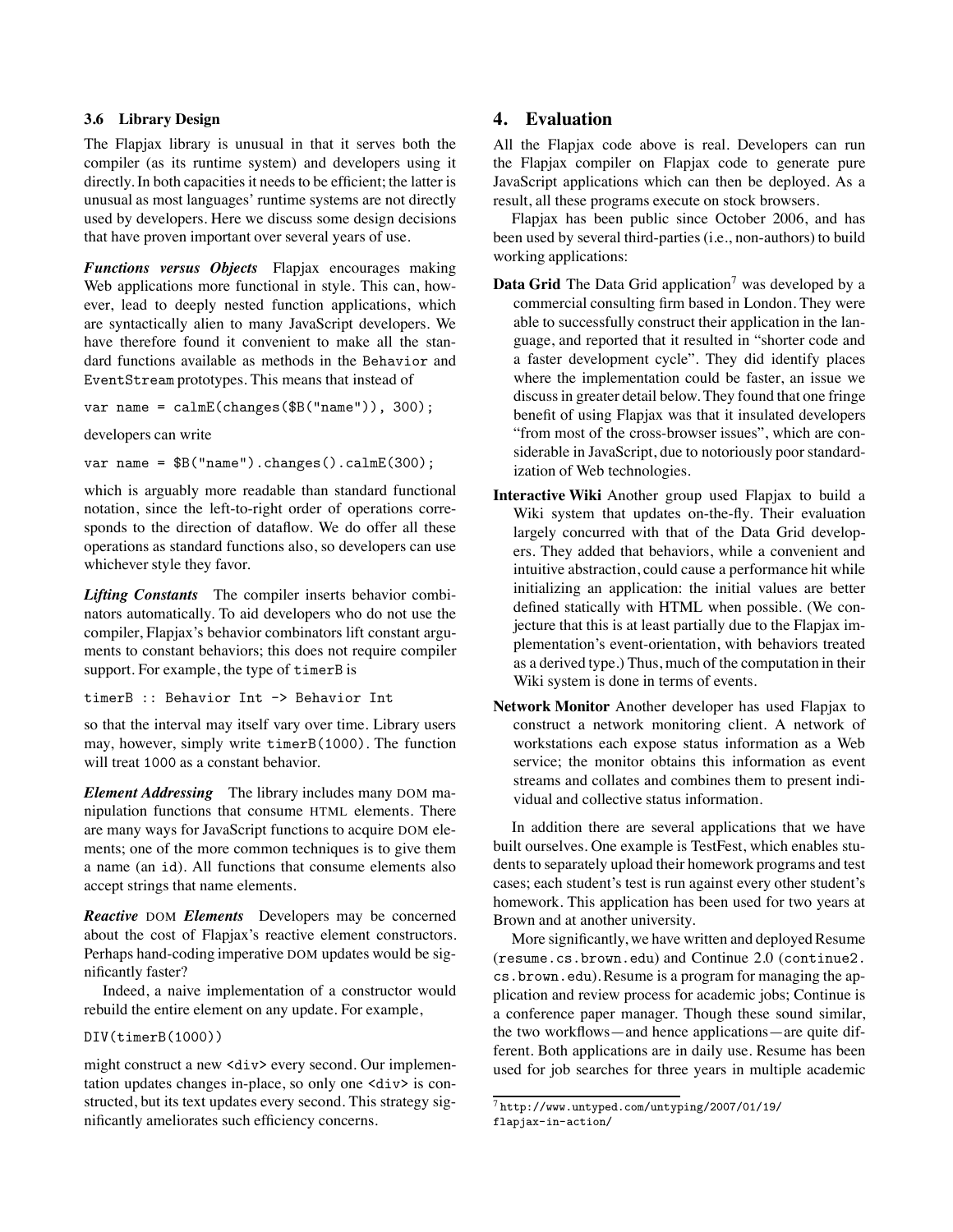departments, and has been solicited by others who noticed it while submitting letters. Continue has been used by over twenty-five workshops and conferences.

Both applications use Flapjax as a library; they feature fewer than 10 lifts per KLOC, suggesting that eschewing the compiler to use the library directly is not a major impediment. With event-streams and reactivity, it was easy to reproduce and cleanly encapsulate the kinds of features users are accustomed to seeing in commercial applications. For instance, the auto-save buffer example of section 2.3 is inspired by that of Google Mail; in our applications, it is used to save reviews and comments. Searching also reacts to keystrokes without the need for a Search button, just as in applications like iTunes. We also use reactivity to (judiciously) affect styling to notify users of unsaved data.

*Performance* It is impossible to measure the "performance" of a language; we can only measure the performance of individual programs. The problem is exacerbated when programs are highly interactive, because performance is equally a function of the nature of inputs used to drive applications. It is, nevertheless, worth asking what impact the Flapjax abstractions have on program performance. We answer this question at several levels.

At the highest level, we argue that Flapjax simply automates much of the work that a JavaScript developer would have done by hand: to propagate values through computations and keep them consistent. A developer can certainly use the full force of human knowledge to short-circuit some evaluation; however, these same attempts often produce inconsistent or erroneous Web applications in practice.

The most significant cost in Flapjax is from scheduling in the dataflow graph. This breaks what might have been one large call-by-value evaluation into several small call-byvalue fragments interspersed by dataflow graph manipulation and traversal. We have used several (sound) heuristics to eliminate constants and to compact chains of nodes into single nodes, inspired by the lowering work of Burchett, et al. [4]. Because these have yielded reasonable performance we have not investigated this topic further, but there is considerable opportunity for performance improvement. Qualitatively, we have used Flapjax to develop several animations and games. Flapjax smoothly renders these programs. In addition, Resume and Continue have full-featured GUIs built entirely in Flapjax. These systems have been tested and used successfully with hundreds of records displayed on screen. Recent advances in the performance of commercial JavaScript evaluators have made the runtime cost of dataflow evaluation negligible.

While dataflow evaluation might slow down programs, it also has the potential to speed them up through parallel execution. One of the major obstacles to parallelism is the use of unfettered, dependency-creating side-effects; these are precisely what good Flapjax programming style eliminates. Indeed, David Patterson's plenary speech [29] at the International Symposium on Low Power Electronics and Design (2007) outlined a research project at Berkeley that exploits Flapjax for parallelism [21].

Finally, as mentioned above, Flapjax is a working language. In particular, each of Resume and Continue 2.0 is accompanied by a *demo mode*, which automatically creates an instance of a job search or conference, respectively, and lets the user experiment with the program, without need for an account. Readers are invited to try these applications for themselves to get a feel for how much perceived overhead dataflow evaluation might cause.<sup>8</sup>

# **5. Perspective**

Our design choices in Flapjax raise a variety of interesting issues. We discuss these below.

*Consistency as a Linguistic Primitive* One of the central goals of Flapjax is to explore the idea of consistency as a linguistic primitive. The motivation for the dataflow evaluation model is to enable propagation of updates, and the complexities of propagation (section 3.4) are to make this notion semantically sensible. Our propagation algorithm ensures that the developer never sees a value that is inconsistent with the text of the program. This means developers can reason algebraically about their programs (a task simplified because programs tend to become much less imperative) for instance, they can refactor their program using algebraic reasoning, while knowing that so long as they preserved the algebraic meaning, the program's behavior will not change upon execution.

We view consistency as analogous to garbage collection: a sensible requirement that is so pervasive that languages should try to support and optimize it. As with garbage collection, developers do sometimes need to manually inject behavior. For instance, valueNow samples a behavior at a particular instant; similarly, snapshotE samples a behavior at the instant an event fires (section 2.2). We find that the number of uses of these primitives is small: 14 and 19, respectively, in Continue, and 19 and 10, respectively, in Resume. This is from about 4.3 KLOC of Continue and 2.3 KLOC of Resume, including about 1 KLOC of shared code. This suggests that consistency is indeed the right default. It would be interesting to study traditional JavaScript codebases to determine how much programming effort is expended in the other direction: to obtain what Flapjax provides intrinsically.

*Security* We have not discussed security, which is a pervasive concern in Web applications, beyond access control (section 2.8). This is partly intentional: security means so many different things in this context (avoiding cross-

<sup>8</sup> In demo mode, the application runs in one frame while the demo program—running in the other frame—points to elements of the first and suggests what the user might click on. The demo advances by the interactions of the user with the application under demonstration. In other words, the demo framework is itself a reactive application. Naturally, it too is written in Flapjax.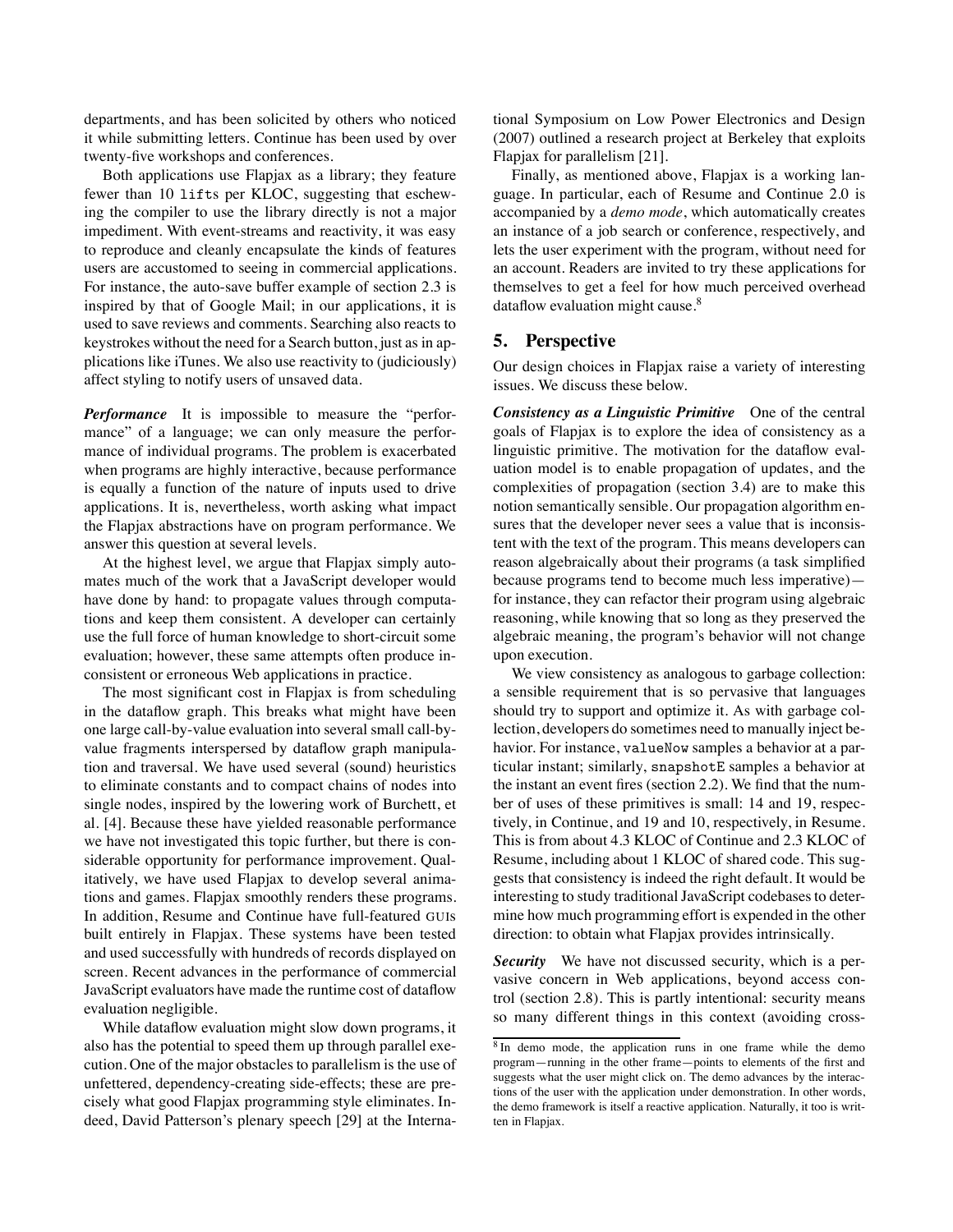site attacks, preventing server attacks, detecting malicious dataflows, and so on) that it is impossible for a language to cover it all. Rather, we believe that by reducing the number of callbacks, Flapjax enables better program analysis, which is a prerequisite to many security analysis techniques. Separately, we have already applied control flow analysis to JavaScript and Flapjax for intrusion detection [18].

*Debugging and Contracts* The state of debugging support for JavaScript is still quite primitive, and is even more so for Flapjax. Unfortunately, debugging Flapjax can be somewhat challenging because debuggers expose the underlying evaluation mechanism. This exposes the convoluted control flow of event-driven Web applications that Flapjax abstracts away.

Halting on program errors in the innards of Flapjax's implementation is not useful. To avoid this, we have created a higher-order contract system for Flapjax that accurately tracks blame [19]. For example, the contract of switchE is:

EventStream (EventStream a) -> EventStream a

Consider, for example, this illegal use of switchE:

switchE(timerE(60000))

The run-time error, "expected event stream of event streams, received event stream of integers", occurs in the innards of switchE, a whole minute after the line executes. Stepping through this code achieves nothing. The contract system, however, identifies this call-site as the source of the error.

The contracts have an ancillary benefit: they precisely document the Flapjax API, which has a straightforward type structure. This is especially valuable in a language without a formal static type system.

*How Many DOMs? (or, Beyond Functions to Relations)* Because the DOM is a predefined, readily available data structure that often reflects the shape of program data, JavaScript developers routinely conflate the display model the DOM—with the data model. Not only is this an inappropriate conflation that hinders later maintenance, it can also result in bugs: for instance, browsers can behave in undesirable ways if the same DOM node is inserted as a child of two different parents (which can happen when the actual datum is a DAG or graph, not a tree). Separating the true data model from the display model is known in Web parlance as a *Dual-*DOM approach [2].

Unfortunately, maintaining two models (or three, counting the persistent store) greatly complicates the developer's job. Because changes on one side may trigger updates to the other, the OpenAjax alliance observes [2], "It is usually necessary to establish bidirectional event listeners between the Ajax DOM and the Browser DOM in order to maintain synchronization" (and this ignores the third model). Not only does this mean many more callbacks (with interference caused by updates), developers must take care to not cause cascading cyclic updates.

Recognizing that these situations create *relational*, rather than *functional* (or directed) dependencies, we have experimented with a limited form of principled relational support in Flapjax. Specifically, we have implemented variants of both *lenses* [15] and *constraint maintainers* [24] adapted to the JavaScript object system. Our experiments show that lenses transparently and consistently maintain the model/view relationship in a way that requires less focus on *when* the models change; using Flapjax along with lenses allows developers to use modular reasoning about the occurrence of these changes. Conceptually, developers view the various models—interface, client, and server—as distinct, but conventional practice confounds this distinction with consistency maintenance and race prevention. Flapjax with lenses reifies this conceptual distinction in code.

# **6. Related Work**

A key feature that distinguishes Flapjax from other Web programming libraries is its adoption of functional reactive programming (FRP) [14, 28]. In FRP, instead of using callbacks to respond imperatively to events, a program defines *signals* that vary implicitly as other values in their defining equations change. While this essential idea originates from dataflow programming [6, 33], FRP applies the idea in a dynamic and higher-order setting. The specific approach taken in Flapjax is mainly informed by FrTime [10, 11], a call-by-value instantiation of the FRP model. Unlike FrTime, Flapjax is explicitly designed for use as a library (a design choice that has proven very valuable in hindsight); it models interactions with a Web page's DOM, which requires the ability to define signals that can model richly structured mutable data in a meaningful way; it uses events to interface with Web services; and it handles the inconsistencies and complexities of JavaScript. FrTime and Flapjax differ from the other FRP systems by employing a purely push-based, event-driven update strategy; the Haskell-based systems are pull-based (and driven by polling). Frappé [12], a Java FRP library, uses a hybrid push/pull evaluation strategy. Like Flapjax in library mode, Frappé is closer to a library than a language, not supporting the transparent reuse of host-language programs in a reactive context.

A number of other languages with dataflow-like features have been developed in recent years. For example, Yahoo! Pipes (pipes.yahoo.com) is an interactive, graphical domain-specific language for assembling pipelines that filter and aggregate dynamic Web content. Nodes subscribe to and produce feeds, which are updated automatically whenever their source changes. Beyond the Web, StreamIt [32] is a language for constructing networks of stream processors, targeted in particular for high-performance systems with relatively stable graph structures. The individual StreamIt processors operate imperatively on their input and output streams, but are assembled into a declarative graph. Aurora [5] and Borealis [7] offer similar capabilities to StreamIt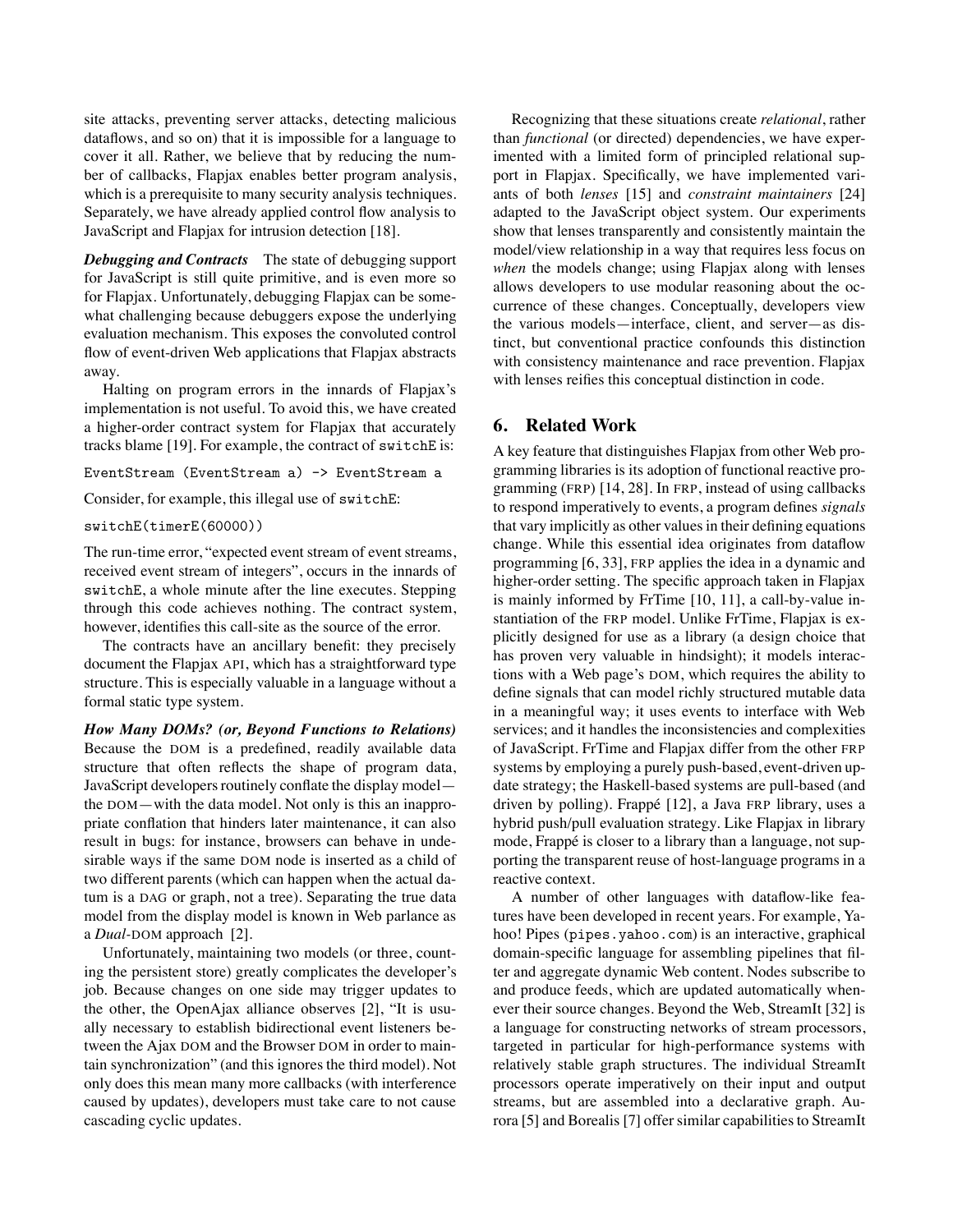but, instead of having developers write imperative processing nodes, they support query evaluation for a declarative, high-level SQL-like language over streaming data. They also provide built-in operators for computing various aggregates (e.g., average, maximum) over sliding time windows. All of these languages deal exclusively in discrete data, in contrast with FRP systems like Flapjax, which also provide distinct notions of continuous behaviors and support general purpose programming such as building GUIs, I/O operations, etc.

Systems such as Open Laszlo (www.openlaszlo.org), Flex (www.adobe.com/products/flex), and JavaFX (www. sun.com/software/javafx) have also applied dataflow programming ideas to the Web. They permit user interface elements to be *bound* to expressions: whenever the value of the element changes, the whole expression is reevaluated and the result assigned to the bound variable. This means, however, that behaviors are no longer first-class values. These systems have very limited or no support for higher-order reactivity—the ability to dynamically rebind a variable in response to an event. Furthermore, these systems do not describe any guarantees comparable to our glitch-freedom.

Various languages and systems have been designed around the idea of constraint programming, which is a generalization of dataflow evaluation. For example, ThingLab [3] is an object-oriented constraint-programming language designed for expressing and running simulations. Like Flapjax, it maintains dependencies between objects and automatically propagates updates when values change. The language supports bidirectional constraints and employs a sophisticated constraint-solving engine, which allows it to express programs that Flapjax cannot support directly. However, the Flapjax language is richer in other ways, including support for higher-order functions and reactivity, as well as exposing separate notions of discrete events and continuous behaviors.

Kaleidoscope [16] allows for mixed imperative and constraint programming with multidirectional constraints. It maintains consistency using a constraint solver with support for a hierarchy of constraint strengths, as well as temporal control over constraints, like our events and behaviors. Kaleidoscope conflates intra-model constraints and model/view constraints, while ours are orthogonal libraries built on top of Flapjax. Our model/view constraint system, lenses [15], guarantees well-behavedness of composed constraints—it is unclear what Kaleidoscope's constraint solver guarantees of composed and user-defined constraints.

Other related systems that support constraint programming include the Garnet [26] and Amulet [27] user-interface toolkits. Although these employ a unidirectional constraintpropagation algorithm, they do support cyclic constraint networks, without the need for explicit time delays as Flapjax requires. Instead, they resolve cycles with a simple depth-first "once-around" algorithm, which stops propagating when it returns to a node that has already been updated.

Arrowlets [22] allow developers to specify the control flow of JavaScript programs, across multiple event handlers, using the functional programming concept of arrows. Like Flapjax, Arrowlets abstracts away underlying callbacks. This makes it possible to reason algebraically about control flow across multiple callbacks. However, for an Arrowlet to have a visible effect on the DOM, an arrow must cause a side-effect.

This is apparent in their central drag-and-drop example. Arrows specify a state machine, but the actual effects of dragging are scattered throughout individual arrows, despite the fact that they are abstracted into a "proxy". The proxy methods are essentially callbacks—their return values are discarded. Arrows do allow the DOM mouse events to be composed into a new drag-and-drop event stream. However, the arrow-bassed drag-and-drop abstraction has the same callback-based interface as the DOM. Interesting behavior that uses the results from the various drag-and-drop callbacks will require shared state.

jQuery (jquery.com) allows DOM transformations and event handlers to be sequenced and applied to destructively update collections of elements. Flapjax focuses the flow of values through the program, sourced from arbitrary, heterogeneous data sources, including the DOM. Data-flow evaluation is orthogonal to the specification of sequences of effects.

Web application frameworks such as Ruby on Rails (rubyonrails.org) and Django (djangoproject.com) enable easily creating CRUD (create-read-update-delete) interfaces. They focus on simplifying the object-relational mapping at the database level, and impose good practices such as model-view-controller separation. They are, however, primarily designed for the server, whereas Flapjax connects to any Web service; they also do not offer linguistic support comparable to Flapjax's abstractions.

Formlets [9] address the problem of building Web forms and extracting their input compositionally. Our compositional filters example (section 2.5) is in the same spirit. While Flapjax does not provide the syntactic sugar of formlets, we arguably also do not miss it: in our filter example, we simply use the language's existing binding mechanism to *name* the sub-filter (subFilter) and use it in subsequent expressions. We are not constrained by the type-structure of applicative functors and synchronous form submission; as a result we believe that our composed filter example is an instance of their "impossible" formlet, one that renders before producing a result.

Links [8] addresses the problem that Web programs inherently span several *tiers*—the browser, the application server, and the persistent store—each of which must typically be programmed in a different language. The key contribution of Links is to allow the entire application to be written monolithically in one (typed functional) language, and to translate fragments into lower-level code appropriate for their respective execution platforms: JavaScript for the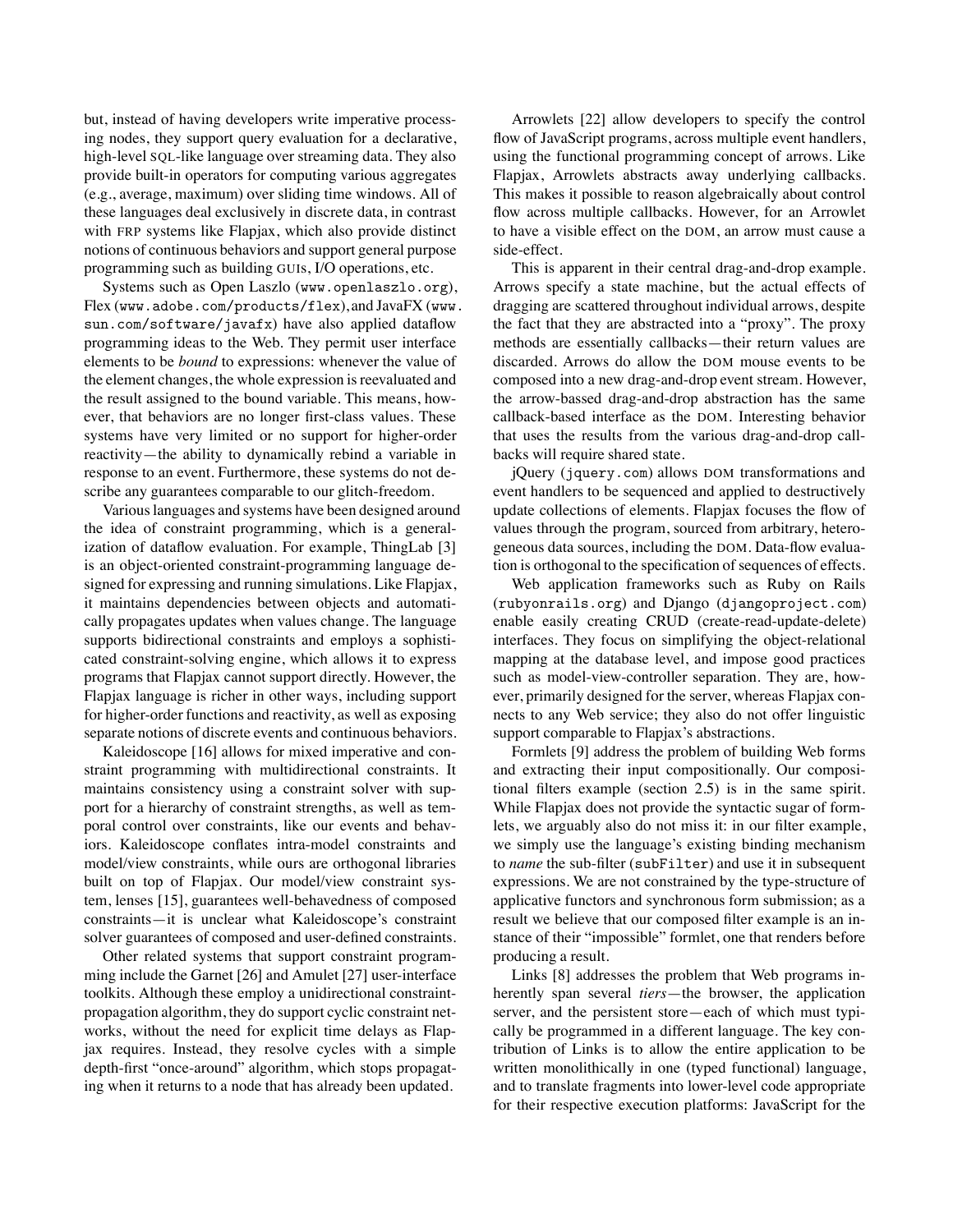browser, SQL for the database, etc. The compiler can help to ensure, among other things, that the tiers agree on the types and representations of the data they pass to each other, saving the developer the burden of writing such logic by hand. Although Links is nominally "tierless", it provides a relatively server-centric programming model, with the user interface and database acting as second-class citizens. Its user interface support focuses on forms, which lack the rich interactivity of modern applications.

Hop [30] is similar in spirit to Links, but it places more emphasis on the server and user interface tiers, making an explicit distinction between them, and supporting interesting control flow both within and between the layers. Hop allows both layers to be written in a (lexically) single program expressed in essentially the same dialect of Scheme. Its sophisticated compiler can compile any fragment of Scheme code into JavaScript for execution in the browser. The generated code is efficient enough to perform smooth animations or play multimedia in a modern browser. In Hop, both tiers can call into each other, or send events to each other, using asynchronous HTTP request and response messages. However, event-handling uses a conventional callback-based mechanism, which forces the reactive aspects of the program to be written in an imperative style. This is one significant difference between Hop and Flapjax.

Flapjax differs from Links and Hop by taking an exclusively client-centric view. All of the application-specific logic is driven from the user interface, which is written in (an extension of) JavaScript and run in the browser. The Flapjax server is a general-purpose, non-programmable object store with innate notions of users, applications, and access control. At its core, Flapjax is just a library, so no compilation is necessary, although some syntactic sugar for reactive programming is provided through a lightweight compiler. The client library provides an implementation of the server's communication protocol, which simply exchanges objects in JSON notation over HTTP. Its support for modern social Web applications is arguably superior to that of any non-commercial system of which we are aware, given the server's explicit support for users and controlled data-sharing. It also supports *mash-ups* that coordinate data and services from several Web sites, a feature that Links does not seem to provide.

A key source of complexity in modern Web applications is the need to handle asynchronous communication between the user interface and application server. The standard Ajax model provides a callback-based event model; this imposes an imperative style on the developer, as well as demanding explicit continuation management and resulting in the phenomenon of *stack-ripping* [1]. MapJAX [13] addresses this problem as it pertains to the manipulation of shared, persistent data. It abstracts away the asynchronous HTTP communication and callbacks typically needed for Ajax and instead presents a familiar, high-level interface in terms of shared memory and locking. MapJAX frees the developer from the details of the communication protocol between the client and server, and it implements general techniques for making such communication more efficient and effective. A side benefit of using MapJAX is that applications may perform significantly better, in addition to enjoying considerably simpler implementations. Unlike Flapjax, MapJAX only addresses interactions between the client and server, not those between the user and client, which still require callbacks. However, it does provide a notion of concurrency control, which we have not yet explored for Flapjax.

# **7. Conclusion**

We have presented the Flapjax programming language. Flapjax is designed with the needs of Ajax developers in mind. It provides a unified framework for programming with events, both within the program and when communicating with Web services. Flapjax is a dataflow-based reactive language wherein values are automatically updated to be consistent, relieving developers of this burden. Through examples and discussion, we have shown that the mechanisms of Flapjax collaborate to make programs more declarative, and to achieve valuable separations of concerns.

Flapjax is currently only a client-side programming language. This is because of the relative uniformity of Web clients: estimates are that over 90% of browsers have JavaScript enabled, making it the Web's other lingua franca besides HTML. In contrast, there is a much greater range of technologies in use on servers, making it harder to target one platform. Nevertheless, it would be valuable to build support for reactivity and events for server applications as well, and to make these consistent with Flapjax clients to enable the establishment of properties such as glitch-freedom across an entire distributed system.

## **Acknowledgments**

We thank our users, most of all Sean Barker, Morgan McGuire, Noel Welsh, Artyom Shalkhakov, and therac25 [sic]. We are grateful to Pete Hopkins, David Reiss, and Kimberley Burchett for feedback, Cormac Flanagan for constructive provocation, Trevor Jim and Jack Templin for encouragement, and Andrey Skylar, Eli Barzilay, and Jay Mc-Carthy for technical support. Thanks to the authors of Links, Hop, and Arrowlets for useful conversations. This work was partially supported by the NSF. All authors were affiliated with Brown during their primary work on Flapjax.

#### **References**

- [1] Atul Adya, Jon Howell, Marvin Theimer, William J. Bolosky, and John R. Douceur. Cooperative task management without manual stack management. In *Proceedings of the 2002 Usenix Annual Technical Conference*, 2002.
- [2] OpenAjax Alliance. Successful deployment of Ajax and OpenAjax. http://www.openajax.org/whitepapers/ SuccessfulDeploymentofAjaxandOpenAjax.php.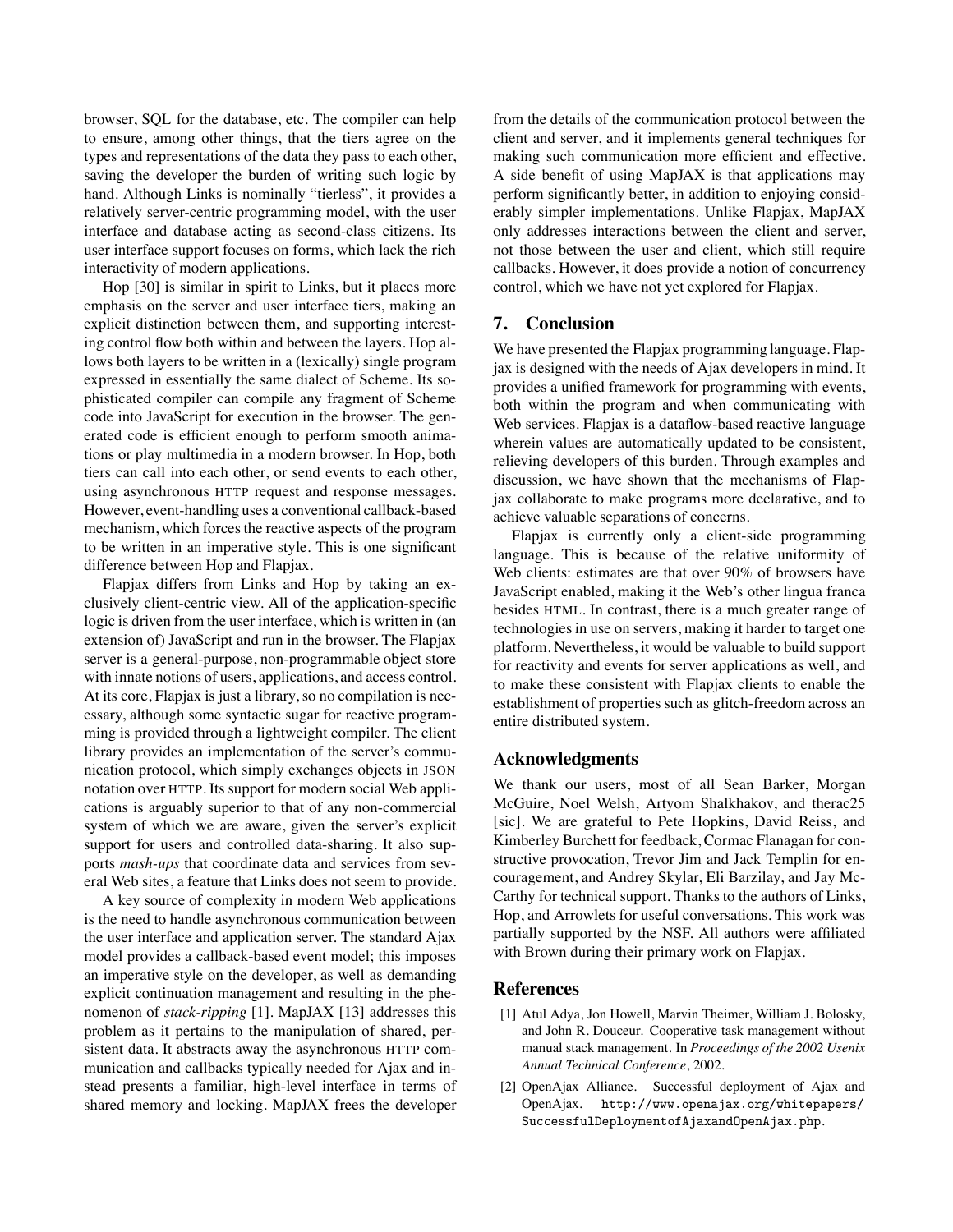- [3] Alan Hamilton Borning. The programming language aspects of ThingLab, a constraint-oriented simulation laboratory. *ACM Transactions on Programming Languages and Systems*, 3(4):353–387, 1981.
- [4] Kimberley Burchett, Gregory H. Cooper, and Shriram Krishnamurthi. Lowering: A static optimization technique for transparent functional reactivity. In *ACM SIGPLAN Symposium on Partial Evaluation and Semantics-Based Program Manipulation*, pages 71–80, 2007.
- [5] Don Carney, Uğur Çetintemel, Mitch Cherniack, Christian Convey, Sangdon Lee, Greg Seidman, Michael Stonebraker, Nesime Tatbul, and Stan Zdonik. Monitoring streams — a new class of data management applications. In *International Conference on Very Large Databases*, pages 215–226, 2002.
- [6] Paul Caspi, D. Pilaud, N. Halbwachs, and J. A. Plaice. LUS-TRE: A declarative language for programming synchronous systems. In *ACM SIGPLAN-SIGACT Symposium on Principles of Programming Languages*, pages 178–188, 1987.
- [7] Mitch Cherniack, Hari Balakrishnan, Magdalena Balazinska, Don Carney, Uğur Çetintemel, Ying Xing, and Stan Zdonik. Scalable distributed stream processing. In *First Biennial Conference on Innovative Data Systems Research*, 2003.
- [8] Ezra Cooper, Sam Lindley, Philip Wadler, and Jeremy Yallop. Links: Web programming without tiers. In *Formal Methods for Components and Objects*, 2006.
- [9] Ezra Cooper, Sam Lindley, Philip Wadler, and Jeremy Yallop. The essence of form abstraction. In *Asian Symposium on Programming Languages and Systems*, 2008.
- [10] Gregory H. Cooper. *Integrating Dataflow Evaluation into a Practical Higher-Order Call-by-Value Language*. PhD thesis, Brown University, 2008.
- [11] Gregory H. Cooper and Shriram Krishnamurthi. Embedding dynamic dataflow in a call-by-value language. In *European Symposium on Programming*, pages 294–308, March 2006.
- [12] Antony Courtney. Frappé: Functional reactive programming in Java. In *Practical Aspects of Declarative Languages*. Springer-Verlag, March 2001.
- [13] Daniel Myers and Jennifer Carlisle and James Cowling and Barbara Liskov. MapJAX: Data Structure Abstractions for Asynchronous Web Applications. In *Proceedings of the 2007 USENIX Annual Technical Conference*, June 2007.
- [14] Conal Elliott and Paul Hudak. Functional reactive animation. In *ACM SIGPLAN International Conference on Functional Programming*, pages 263–277, 1997.
- [15] J. Nathan Foster, Michael B. Greenwald, Jonathan T. Moore, Benjamin C. Pierce, and Alan Schmitt. Combinators for bidirectional tree transformations: A linguistic approach to the view update problem. *ACM Transactions on Programming Languages and Systems*, 29(3), May 2007.
- [16] Bjorn N. Freeman-Benson and Alan Borning. Integrating constraints with an object-oriented language. In *European Conference on Object-Oriented Programming*, pages 268– 286. Springer-Verlag, 1992.
- [17] Jesse James Garrett. Ajax: A new approach to web applications.

www.adaptivepath.com/ideas/essays/archives/ 000385.php.

- [18] Arjun Guha, Shriram Krishnamurthi, and Trevor Jim. Using static analysis for Ajax intrusion detection. In *International World Wide Web Conference*, April 2009.
- [19] Arjun Guha, Jacob Matthews, Robert Bruce Findler, and Shriram Krishnamurthi. Relationally-parametric polymorphic contracts. In *Dynamic Languages Symposium*, October 2007.
- [20] Daniel Ignatoff, Gregory H. Cooper, and Shriram Krishnamurthi. Crossing state lines: Adapting object-oriented frameworks to functional reactive languages. In *International Symposium on Functional and Logic Programming*, pages 259– 276, 2006.
- [21] Christopher Grant Jones, Rose Liu, Leo Meyerovich, Krste Asanovic', and Rastislav Bodik. Parallelizing the web browser. In *Proceedings of the First USENIX Workshop on Hot Topics in Parallelism*, April 2009.
- [22] Yit Phang Khoo, Michael Hicks, Jeffrey S. Foster, and Vibha Sazawal. Directing JavaScript with Arrows. In *ACM SIG-PLAN Dynamic Languages Symposium*, 2009.
- [23] Daniel R. Licata and Shriram Krishnamurthi. Verifying interactive Web programs. In *IEEE International Symposium on Automated Software Engineering*, pages 164–173, September 2004.
- [24] Lambert Meertens. Designing constraint maintainers for user interaction, 1998. ftp://ftp.kestrel.edu/pub/papers/ meertens/dcm.ps.
- [25] Brad A. Myers. Separating application code from toolkits: Eliminating the spaghetti of call-backs. In *ACM Symposium on User Interface Software and Technology*, pages 211–220, November 1991.
- [26] Brad A. Myers, Dario A. Giuse, Roger B. Dannenberg, David S. Kosbie, Edward Pervin, Andrew Mickish, Brad Vander Zanden, and Philippe Marchal. Garnet: Comprehensive support for graphical, highly interactive user interfaces. *IEEE Computer*, 23(11):71–85, 1990.
- [27] Brad A. Myers, Richard G. McDaniel, Robert C. Miller, Alan S. Ferrency, Andrew Faulring, Bruce D. Kyle, Andrew Mickish, Alex Klimovitski, and Patrick Doane. The Amulet environment: New models for effective user interface software development. *IEEE Transactions on Software Engineering*, 23(6):347–365, 1997.
- [28] Henrik Nilsson, Antony Courtney, and John Peterson. Functional reactive programming, continued. In *ACM SIGPLAN Workshop on Haskell*, pages 51–64, 2002.
- [29] David A. Patterson. The parallel computing landscape: a Berkeley view. In *International Symposium on Low Power Electronics and Design*, 2007.
- [30] Manuel Serrano, Erick Gallesio, and Florian Loitsch. Hop: A language for programming the Web 2.0. In *ACM SIGPLAN Dynamic Languages Symposium*, October 2006.
- [31] David Tarditi, Peter Lee, and Anurag Acharya. No assembly required: compiling Standard ML to C. *ACM Letters on Programming Languages and Systems*, 1(2):161–177, 1992.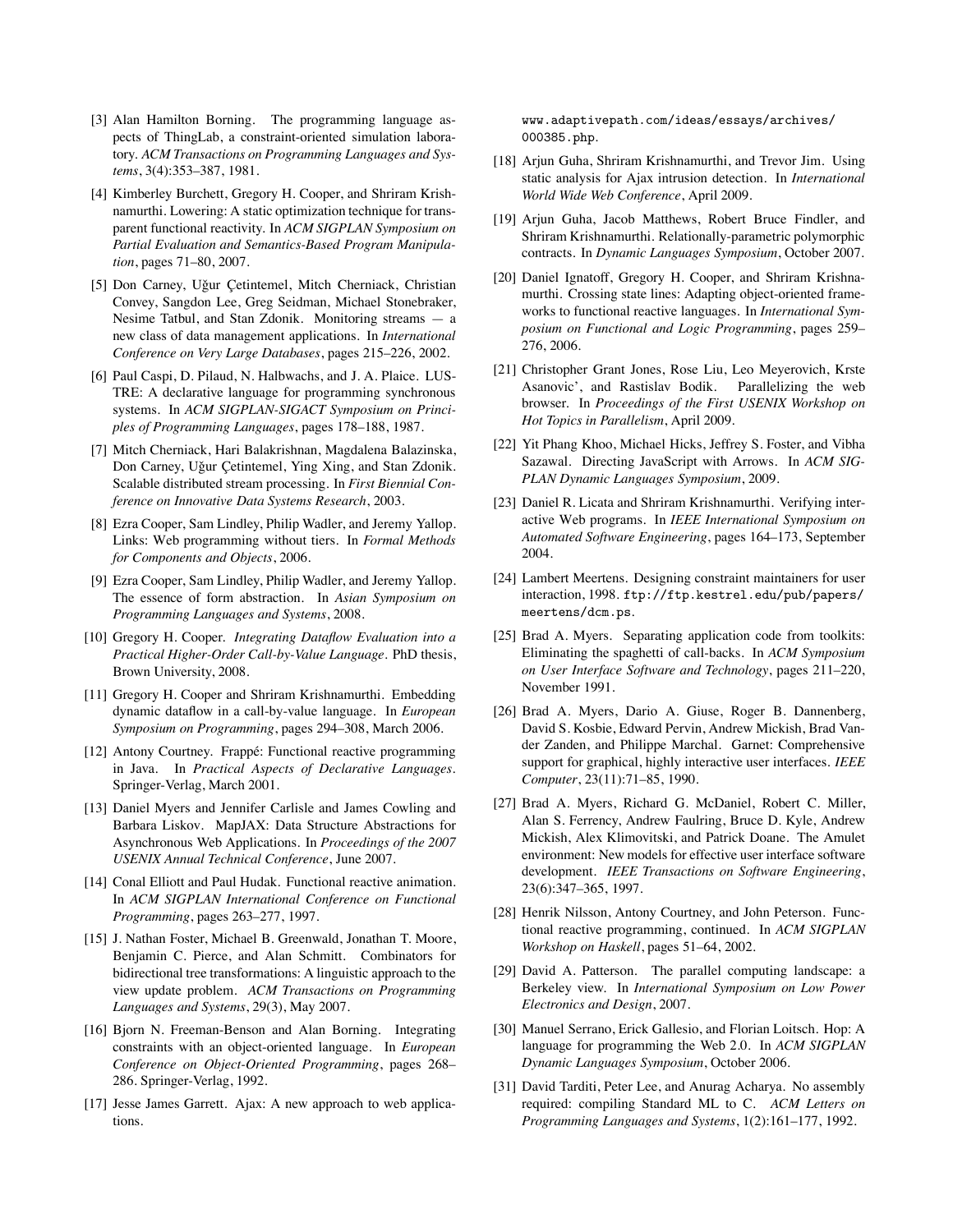- [32] William Thies, Michal Karczmarek, and Saman Amarasinghe. StreamIt: A language for streaming applications. In *International Conference on Compiler Construction*, pages 179–196, 2002.
- [33] W. W. Wadge and E. A. Ashcroft. *Lucid, the dataflow programming language*. Academic Press U.K., 1985.

# **A. Flapjax API**

In this appendix, we document the portion of the Flapjax API covered by the paper. The Flapjax API defines many more functions, and some of the functions listed here have richer interfaces. We encourage the curious reader to explore the full Flapjax reference at www.flapjax-lang.org.

\$B :: InputElement -> Behavior InputValue \$B(element)

Creates a behavior carrying the value of element. The element must be a form control (e.g., a text box, a checkbox, etc.)

\$E :: Element \* String -> EventStream DOMEvent \$E(element,eventName)

Creates an event stream of DOM events on element. eventName may be any DOM event (e.g., "click", "load", etc.)

calmE :: Int \* EventStream a -> EventStream a calmE(t,evt)

Repeatedly "mutes" evt for t milliseconds. The result will therefore never fire more than one event in a t millisecond interval.

changes :: Behavior a -> EventStream a changes(src)

Creates an event stream that fires an event carrying the value of src whenever that value changes.

constantE :: EventStream a \* b -> EventStream b constantE(src,val)

Creates an event stream that fires a constant value, val, whenever src fires an event.

delayE :: Int \* EventStream a -> EventStream a delayE(t,src)

Fires all events from src, but delays each of them by t milliseconds.

DIV :: Behavior Element \* ... -> Behavior <div>  $div(cchild,...)$ 

Creates a behavior carrying a <div> element. Similar constructors exist for other HTML tags (e.g., P, TABLE, etc.).

filterE :: (a -> Bool) \* EventStream a -> EventStream a filterE(pred,src)

Fires only those events of src that satisfy pred.

getForeignWebServiceObjectE :: ...